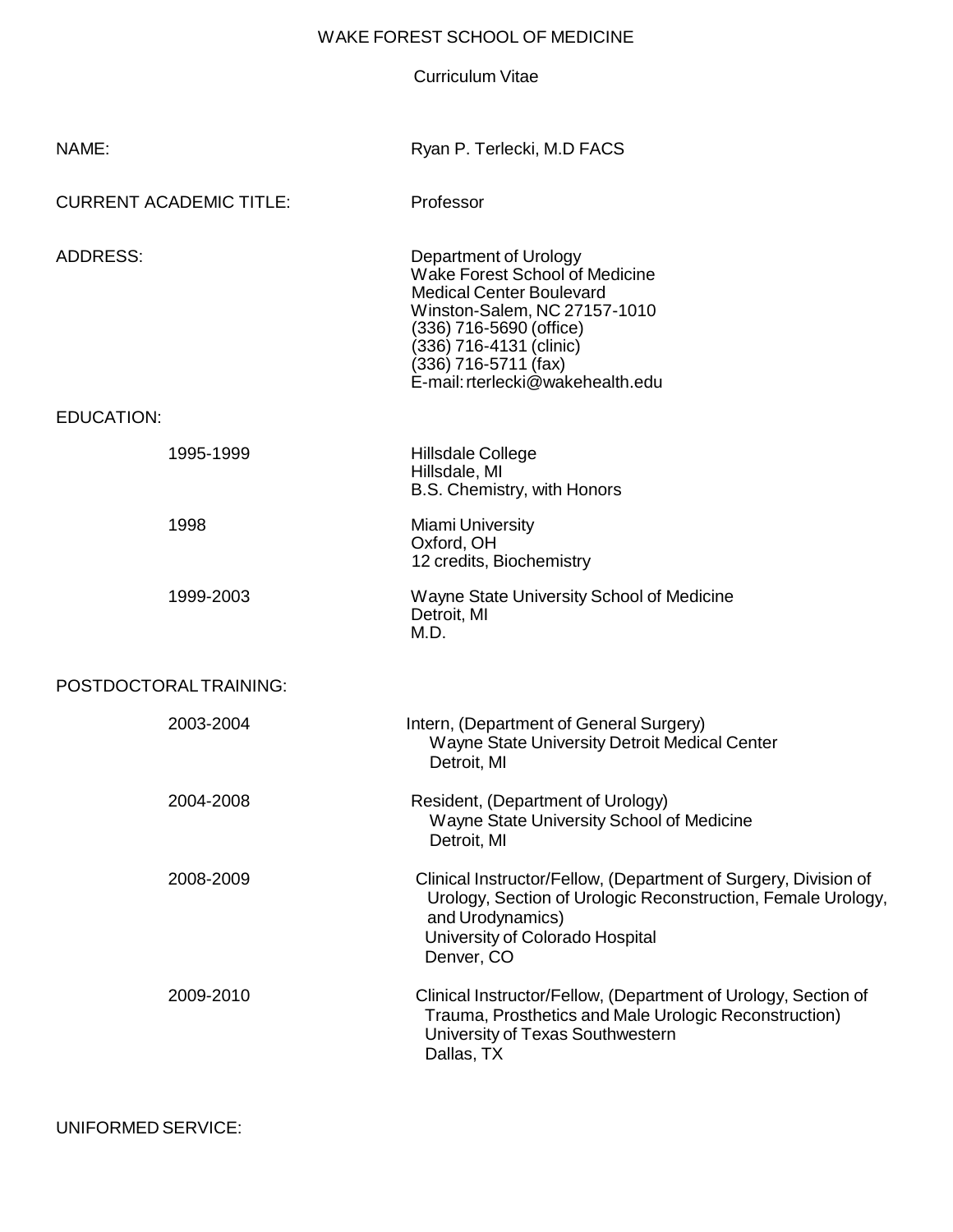US Army 1999-2001 Second Lieutenant, Honorable Discharge Physical Education Director and Graduate, AMEDD Officer Basic (All-Corps) Course

## PROFESSIONAL LICENSURE

| 2003-2008    | Michigan Medical License, Educational #4301082061   |
|--------------|-----------------------------------------------------|
| 2003-2008    | Michigan Board of Pharmacy, Educational #5315014319 |
| 2008-2009    | Colorado Medical License, #46492                    |
| 2009-2010    | Texas Medical License, #N3342                       |
| 2010-present | North Carolina Medical License, #2010-00880         |

### SPECIALTYCERTIFICATION

| 2001 | USMLE Step 1, passed                                                                  |
|------|---------------------------------------------------------------------------------------|
| 2003 | USMLE Step 2, passed                                                                  |
| 2004 | USMLE Step 3, passed                                                                  |
| 2008 | Qualifying Examination of the American Board of Urology, passed (highest<br>quintile) |
| 2013 | Diplomate, American Board of Urology                                                  |

#### EMPLOYMENT:

Academic Appointments:

|                                | University of Colorado Denver School of Medicine:                         |                                                                                                                                                                                                                                                               |
|--------------------------------|---------------------------------------------------------------------------|---------------------------------------------------------------------------------------------------------------------------------------------------------------------------------------------------------------------------------------------------------------|
|                                | 2008-2009                                                                 | Clinical Instructor, Division of Urology                                                                                                                                                                                                                      |
|                                |                                                                           | University of Texas Southwestern Medical Center at Dallas:                                                                                                                                                                                                    |
|                                | 2009-2010                                                                 | Clinical Instructor, Department of Urology                                                                                                                                                                                                                    |
|                                | Wake Forest School of Medicine, Wake Forest University:                   |                                                                                                                                                                                                                                                               |
|                                | 2010-2015<br>2015-Present<br>2016-Present<br>2020-Present<br>2020-Present | Assistant Professor, Department of Urology<br>Associate Professor, Department of Urology<br>Associate Professor, Department of Obstetrics & Gynecology<br>Professor and Vice Chair, Department of Urology<br>Professor, Department of Obstetrics & Gynecology |
| <b>Professional Experience</b> |                                                                           |                                                                                                                                                                                                                                                               |
|                                | 1999                                                                      | Technical Sales Representative, Metachem, Torrance, CA.<br>Serviced and supplied pharmaceutical research laboratories<br>in regard to HPLC and GC/Mass spectroscopy applications.                                                                             |
|                                | 2004-2008                                                                 | Owner/Operator Terlecki Apartment Rentals, LLC, Detroit, MI.<br>Managed personally owned apartments in the Detroit area<br>leased by Wayne State University students and employees.                                                                           |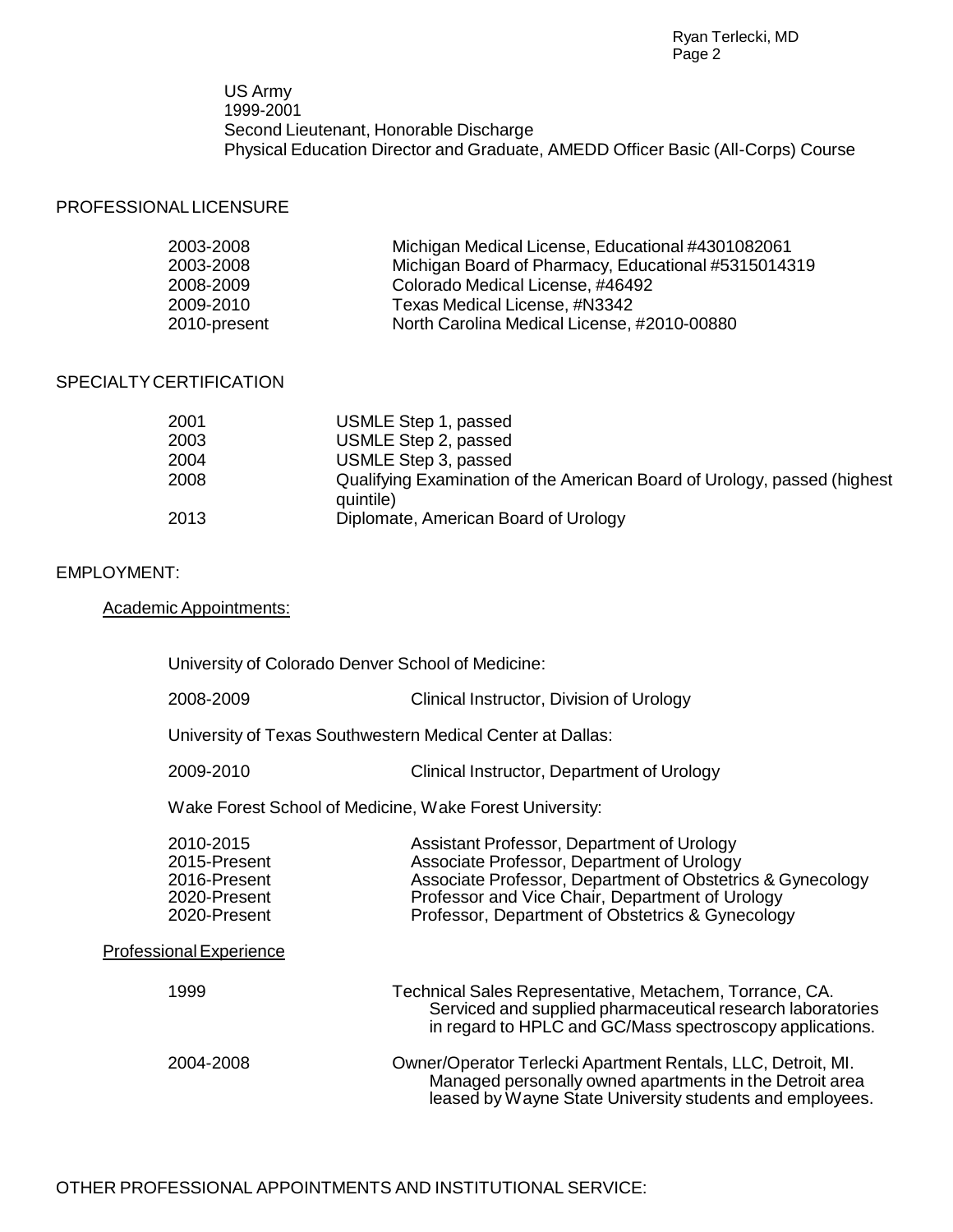# **Institutional Committee Service:**

| 2006-2007                              | <b>Surgical Committee</b><br><b>Harper Hospital</b>                                                                                         |
|----------------------------------------|---------------------------------------------------------------------------------------------------------------------------------------------|
| 2008-2009                              | <b>Surgical Committee</b><br>University of Colorado Hospital                                                                                |
| 2009-2010                              | <b>Surgical Committee</b><br><b>Parkland Hospital</b>                                                                                       |
| 2011-2013                              | <b>Telehealth Steering Committee</b><br>Wake Forest Baptist Health                                                                          |
| 2011-Present                           | Instructor, Renal Course Block for 2 <sup>nd</sup> year students<br>Wake Forest University School of Medicine                               |
| 2013-Present                           | <b>Cancer Survivorship Committee</b><br>Wake Forest Baptist Health                                                                          |
| 2013-Present                           | <b>Faculty Engagement Committee</b><br>Wake Forest Baptist Health                                                                           |
| 2014-Present                           | <b>Surgical Services Safety Committee</b><br>Wake Forest Baptist Health                                                                     |
| 2015                                   | <b>Geriatrics Principles for Specialists</b><br>Wake Forest School of Medicine                                                              |
| 2015                                   | United Way Steering Committee<br>Wake Forest Baptist Health                                                                                 |
| 2018-2019                              | Medical Student Candidate Interviewer,<br>Wake Forest School of Medicine                                                                    |
| 2020                                   | COVID-19 Operating Room workgroup<br><b>Wake Forest Baptist Health</b>                                                                      |
| <b>Departmental Committee Service:</b> |                                                                                                                                             |
| 2011-Present                           | <b>Faculty Coordinator, Family Medicine Residency Program</b><br><b>Rotation in Urology</b><br>Wake Forest University Department of Urology |
| 2013-Present                           | <b>CME Planning Committee</b><br>Wake Forest University Department of Urology                                                               |
| 2013-Present                           | Director, Men's Health Clinic<br>Wake Forest University Department of Urology                                                               |
| 2013-Present                           | Faculty Mentor, Intern Research Program<br>Wake Forest University Department of Urology                                                     |
| 2014-Present                           | <b>Clinical Curriculum Committee</b><br>Wake Forest University Department of Urology                                                        |
| 2014-Present                           | Fellowship Director, Urologic Reconstruction, Prosthetic<br>Urology, and Infertility<br>Wake Forest University Department of Urology        |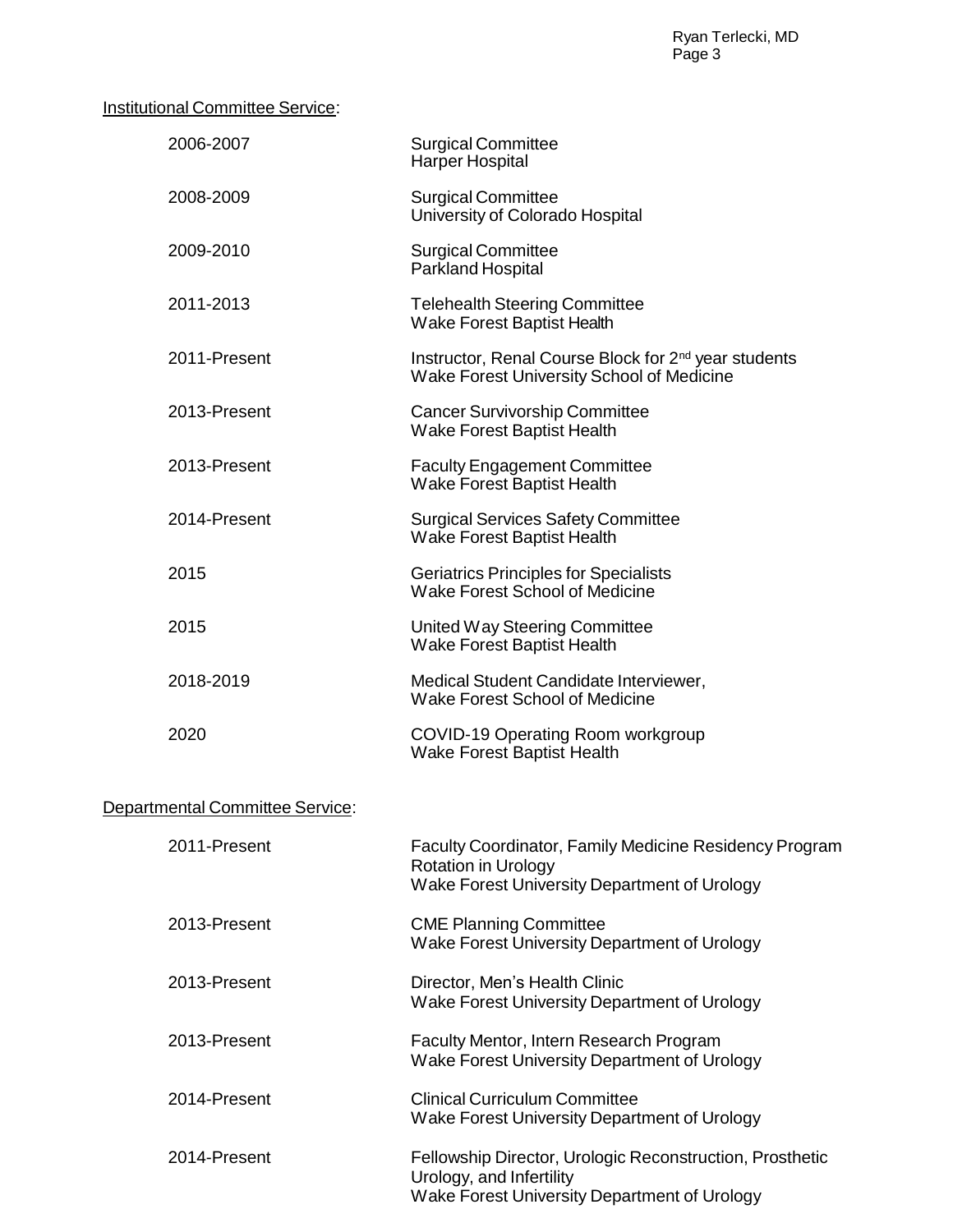| 2020-Present | Vice Chair of Research                       |
|--------------|----------------------------------------------|
|              | Wake Forest University Department of Urology |
|              |                                              |

2020-Present Quality Committee Wake Forest University Department of Urology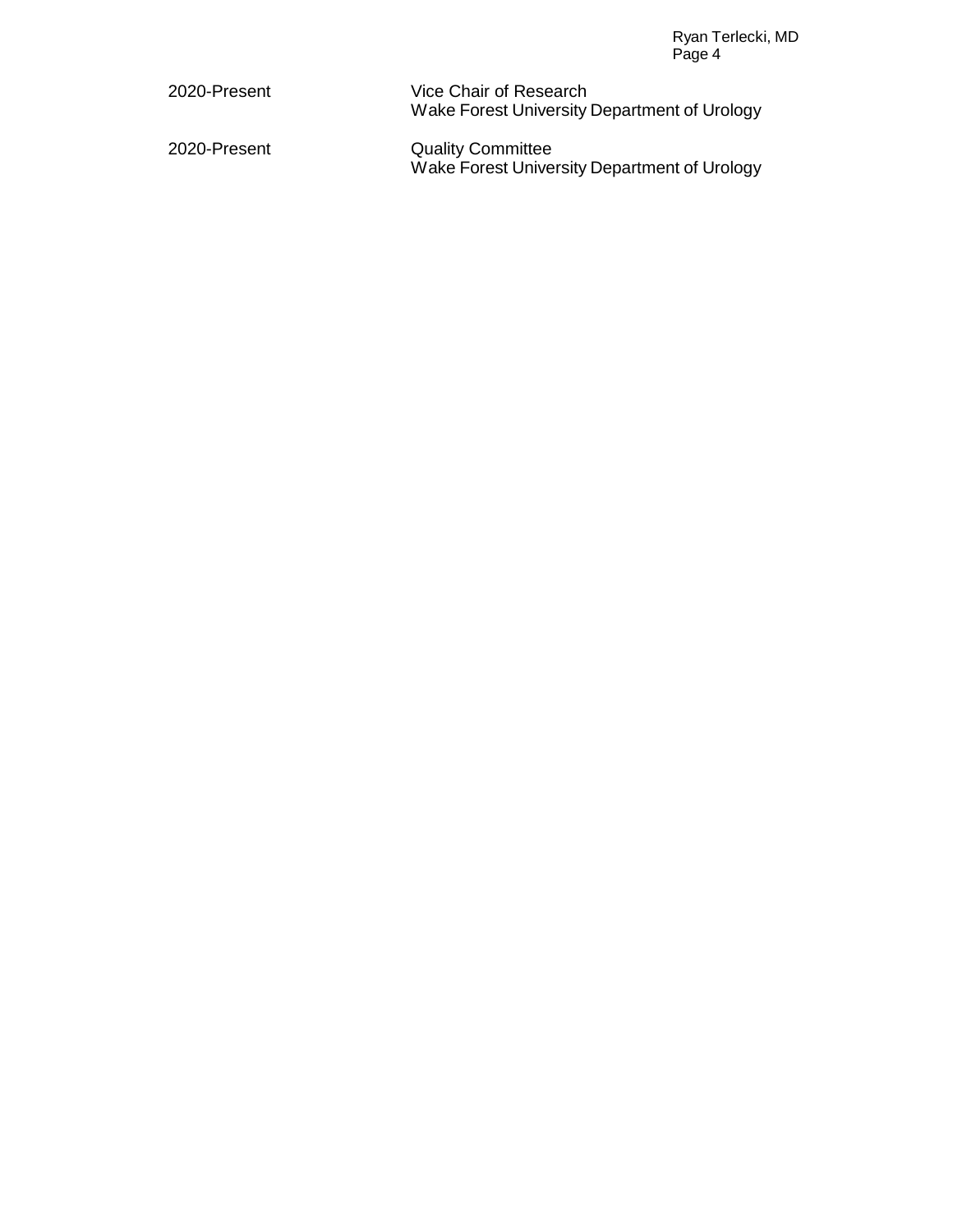# EXTRAMURAL APPOINTMENTS AND SERVICE

| Journal Reviewer:        | Journal of Urology<br>Journal of Men's Health<br>Journal of Endourology<br>Journal of Sexual Medicine<br>Therapeutic Advances in Urology<br>Indian Journal of Urology<br><b>Investigative and Clinical Urology</b>    |
|--------------------------|-----------------------------------------------------------------------------------------------------------------------------------------------------------------------------------------------------------------------|
| <b>Editorial Boards:</b> | BMC Urology (2011-Present)<br>Journal of Sexual Medicine (2017-Present)                                                                                                                                               |
| <b>Advisory Boards:</b>  | Auxilium (2011)<br>Coloplast (2012)<br>American Medical Systems (2013)<br>Lipocine (2016)<br>Boston Scientific (2015-present)<br>Microgen Dx (2017-present)<br>Bergen Medical Products (2018-present)                 |
| Other:                   | <b>Director</b><br>12th Annual North Carolina Residents' Challenge<br>November, 2012<br>Greensboro, NC                                                                                                                |
|                          | <b>Director</b><br>15 <sup>th</sup> Annual North Carolina Residents' Challenge<br>September, 2015<br>Greensboro, NC                                                                                                   |
|                          | Director<br>Course on Prosthetic Urology for Residents<br>June, 2017<br>Hospital Universitario de la Samaritana<br>Hospital de San Jose, Fundacion Universitaria de Ciencias de<br>la Salud<br>Bogota, Colombia       |
|                          | <b>Director</b><br>Course on Prosthetic Urology<br>April, 2018<br>Hospital San Vincente de Paul (Medellin, Colombia)<br>Clinica PortoAzul (Barranquilla, Colombia)<br>Clinica Iberoamericana (Barranquilla, Colombia) |
|                          | <b>Director</b><br>18th Annual North Carolina Residents' Challenge                                                                                                                                                    |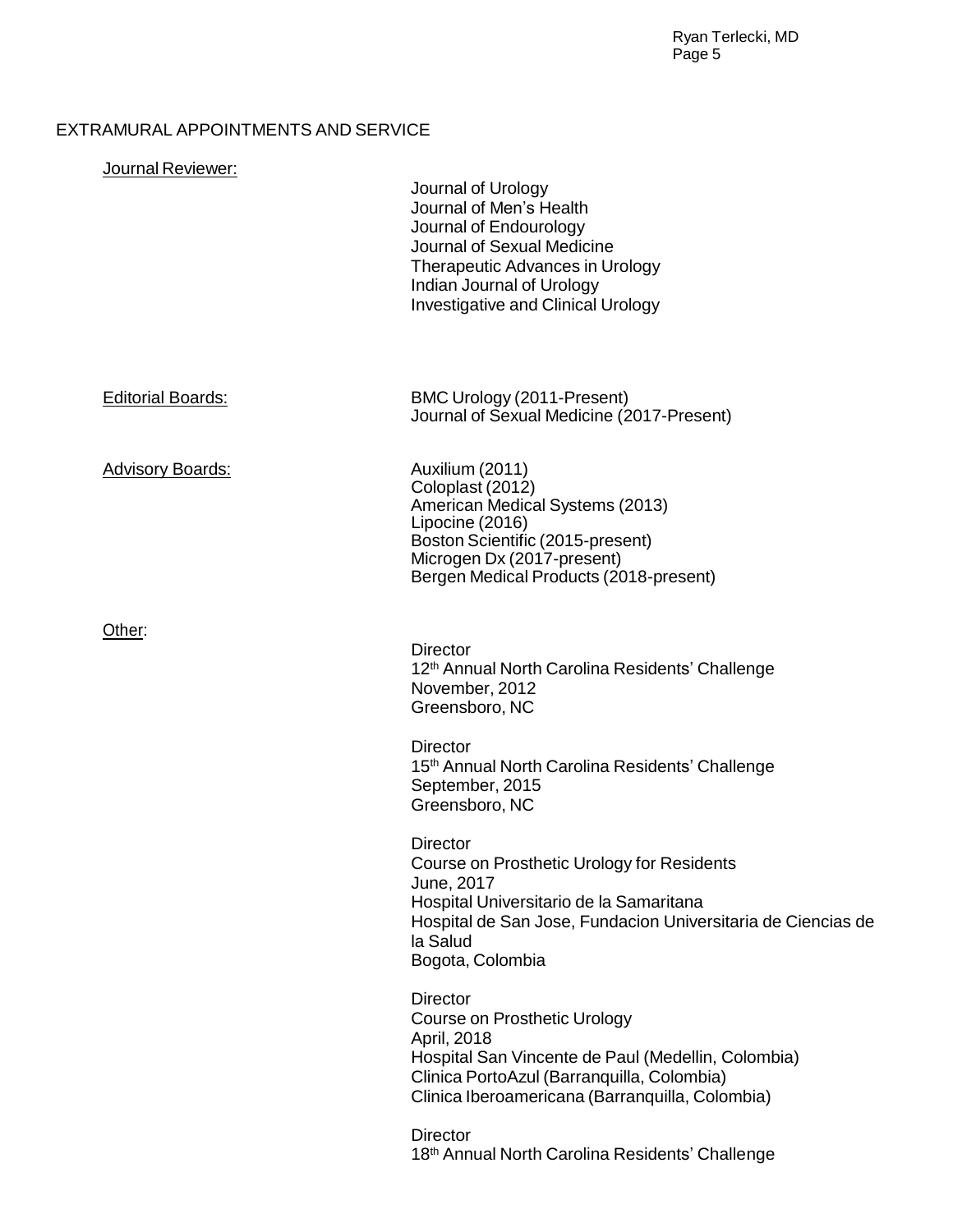October, 2018 Greensboro, NC

**Director** Course on Prosthetic Urology for Residents December, 2018 Hospital Universitario Pedro Ernesto Hospital Federal do Andarai Rio de Janeiro, Brazil

Expert Witness

## PROFESSIONALMEMBERSHIPS

| 1995-1999    | Phi Beta Kappa                                                                                                                                                                                                                                                                                                                                                                                                                                                                                                                                                                                                                                                                                                                                                                                                                                                                                                                                                                                                                                                                                                                                                                                                                                                                                                                                                                                                                                                                                                                                                                                                                                                                                                                                                   |
|--------------|------------------------------------------------------------------------------------------------------------------------------------------------------------------------------------------------------------------------------------------------------------------------------------------------------------------------------------------------------------------------------------------------------------------------------------------------------------------------------------------------------------------------------------------------------------------------------------------------------------------------------------------------------------------------------------------------------------------------------------------------------------------------------------------------------------------------------------------------------------------------------------------------------------------------------------------------------------------------------------------------------------------------------------------------------------------------------------------------------------------------------------------------------------------------------------------------------------------------------------------------------------------------------------------------------------------------------------------------------------------------------------------------------------------------------------------------------------------------------------------------------------------------------------------------------------------------------------------------------------------------------------------------------------------------------------------------------------------------------------------------------------------|
| 1995-1999    | Sigma Zeta                                                                                                                                                                                                                                                                                                                                                                                                                                                                                                                                                                                                                                                                                                                                                                                                                                                                                                                                                                                                                                                                                                                                                                                                                                                                                                                                                                                                                                                                                                                                                                                                                                                                                                                                                       |
| 2003-Present | <b>American Medical Association</b>                                                                                                                                                                                                                                                                                                                                                                                                                                                                                                                                                                                                                                                                                                                                                                                                                                                                                                                                                                                                                                                                                                                                                                                                                                                                                                                                                                                                                                                                                                                                                                                                                                                                                                                              |
| 2005-Present | American Urological Association<br>Leadership Training Class, 2016<br>Moderator, 2012 Annual Meeting<br>Moderator, 2013 Annual Meeting<br>Moderator, 2014 Annual Meeting<br>Moderator, 2015 Annual Meeting<br>Moderator, 2016 Annual Meeting<br>Moderator, 2017 Annual Meeting<br>Moderator, 2018 Annual Meeting<br>Plenary, 2016 Annual Meeting (Take Home Messages)<br>Plenary, 2018 Annual Meeting (AUS Tips/Tricks)<br>2012 AUA/SBU Exchange Scholar<br>Abstract Selection Committee, 2013 Annual Meeting<br>Abstract Selection Committee, 2014 Annual Meeting<br>Abstract Selection Committee, 2020 Annual Meeting<br>Writer, Residents' Bowl 2013 Annual Meeting<br>Writer, Residents' Bowl 2014 Annual Meeting<br>Writer, Residents' Bowl 2015 Annual Meeting<br>Writer, Residents' Bowl 2016 Annual Meeting<br>Writer, Residents' Bowl 2017 Annual Meeting<br>Reviewer, National Guidelines for Urotrauma<br>Reviewer, National Guidelines for Urethral Strictures<br>Reviewer, National Guidelines for Peyronie's Disease<br>Director, AUA Course 022IC: Shared Medical Appointments,<br>2013 Annual Meeting<br>Co-Director AUA Course: Winning the battle against burnout.<br>2018 Annual Meeting<br>Moderator, 2015 Gulf Coast Urology Seminar<br>Faculty, 2016 USI/AUA Lessons of Urology Course<br>Member, 2017 AUA Education Council Committee<br>Member, 2018 AUA Education Council Committee<br>Member, 2019 AUA Education Council Committee<br>Co-Director AUA Course: Winning the battle against burnout.<br>2019 Annual Meeting<br>Member, 2019 AUA Guidelines Panel on Priapism<br>Plenary, 2020 Annual Meeting (AUA Live, June 28, 2020;<br><b>Current Management of Testosterone Replacement</b><br>Therapies Complications: Gynecomastia) |
|              |                                                                                                                                                                                                                                                                                                                                                                                                                                                                                                                                                                                                                                                                                                                                                                                                                                                                                                                                                                                                                                                                                                                                                                                                                                                                                                                                                                                                                                                                                                                                                                                                                                                                                                                                                                  |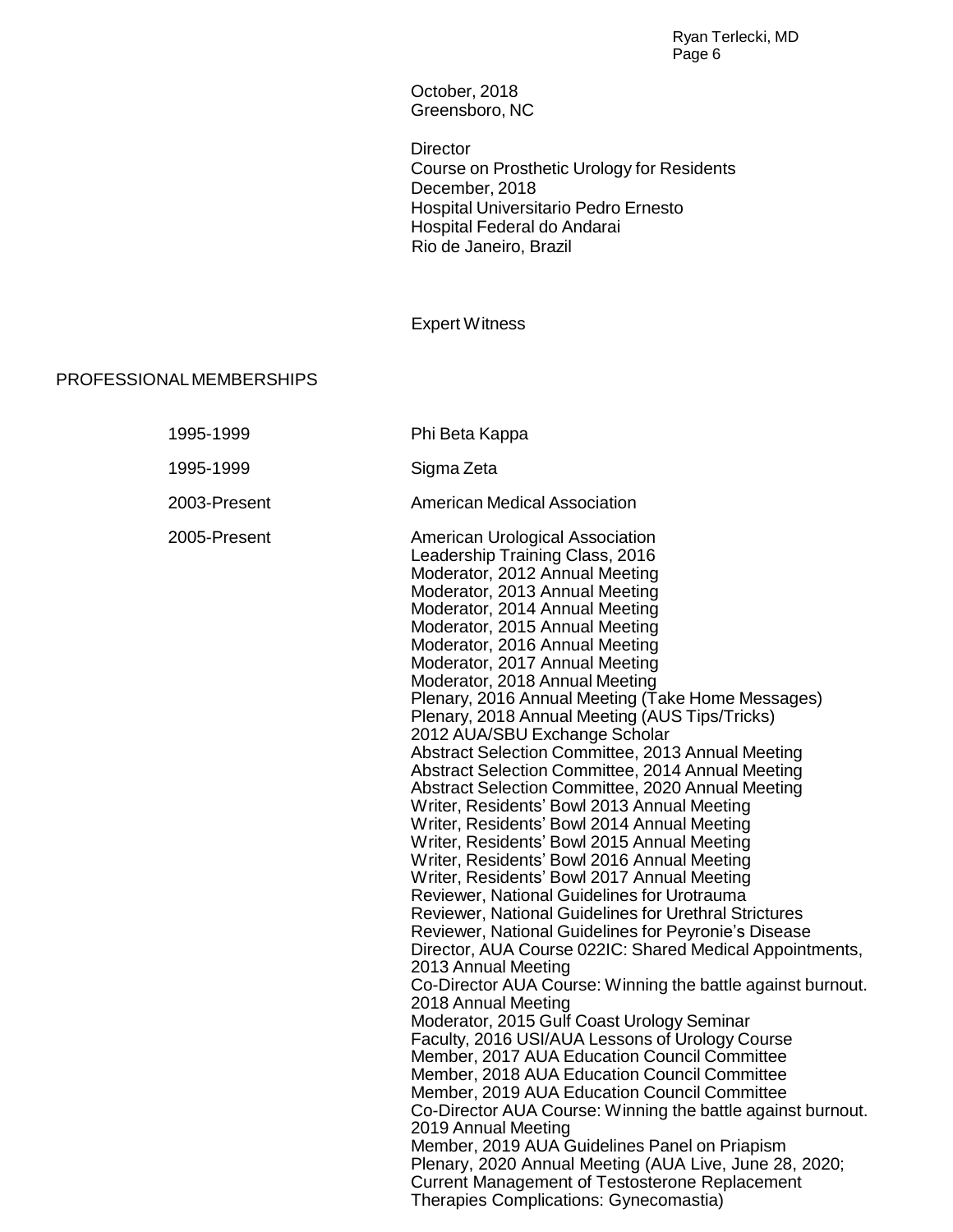Ryan Terlecki, MD Page 7 Director, AUA Course: Winning the battle against burnout. 2020 Annual Meeting (postponed for COVID)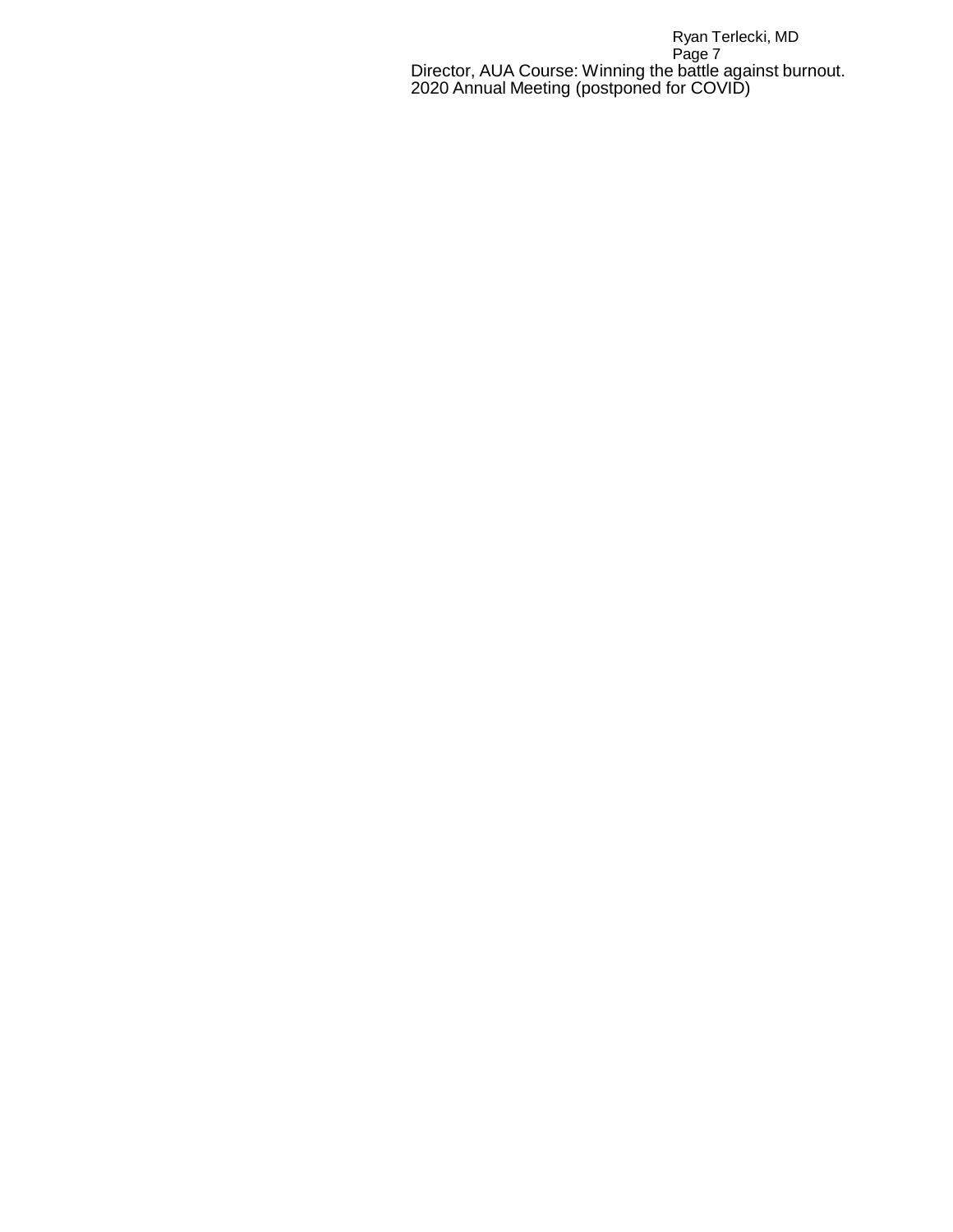| 2005-Present              | Sexual Medicine Society of North America<br>Moderator, 2014 Annual Meeting<br>Moderator, 2016 Annual Meeting<br>Member, 2017 Men's Health Committee<br>Member, 2018 Men's Health Committee<br>Member, 2019 Men's Health Committee<br>Abstract Reviewer, 2019 Annual Meeting                                                                                                                                                                                                                        |
|---------------------------|----------------------------------------------------------------------------------------------------------------------------------------------------------------------------------------------------------------------------------------------------------------------------------------------------------------------------------------------------------------------------------------------------------------------------------------------------------------------------------------------------|
| 2005-Present              | <b>International Society for Sexual Medicine</b><br>Moderator, 2018 World Meeting on Sexual Medicine                                                                                                                                                                                                                                                                                                                                                                                               |
| 2006-Present              | <b>Endourological Society</b>                                                                                                                                                                                                                                                                                                                                                                                                                                                                      |
| 2007-Present              | American College of Surgeons, Fellow since 2014<br>Young Fellows Association Liaison Representative to ACS<br>Health Policy Advisory Council (2015-2017)<br>Moderator, 2017 Annual Clinical Congress                                                                                                                                                                                                                                                                                               |
| 2010-Present              | <b>Genitourinary Reconstructive Surgeons</b>                                                                                                                                                                                                                                                                                                                                                                                                                                                       |
| 2011-2013                 | Robotic Assisted and Microsurgical Society                                                                                                                                                                                                                                                                                                                                                                                                                                                         |
| 2012-Present              | Southeastern Section AUA<br>Moderator, 2012 Annual Meeting<br>Moderator, 2013 Annual Meeting<br>Moderator, 2014 Annual Meeting<br>Moderator, 2015 Annual Meeting<br>Moderator, 2016 Annual Meeting<br>Abstract Reviewer, 2017 Annual Meeting<br>Abstract Reviewer, 2019 Annual Meeting<br>Abstract Reviewer, 2020 Annual Meeting<br>Moderator, 2018 Annual Meeting<br>Member, SESAUA Bylaws Committee<br>North Carolina Alternative Representative 2019<br>North Carolina Representative 2019-2021 |
| 2011-Present              | North Carolina Urological Association<br><b>Vice President</b><br>2017-2019<br>2019-2021<br>President                                                                                                                                                                                                                                                                                                                                                                                              |
| <b>HONORS AND AWARDS:</b> |                                                                                                                                                                                                                                                                                                                                                                                                                                                                                                    |
| 1995                      | <b>Tandy Technology Scholar</b>                                                                                                                                                                                                                                                                                                                                                                                                                                                                    |
| 1995                      | Wayne State University Presidential Scholars Award (full-<br>tuition/merit based)                                                                                                                                                                                                                                                                                                                                                                                                                  |
| 1995                      | <b>Brownstown Lions Scholarship</b>                                                                                                                                                                                                                                                                                                                                                                                                                                                                |
| 1996                      | AP Scholar with Honor                                                                                                                                                                                                                                                                                                                                                                                                                                                                              |
| 1995-1999                 | State of Michigan Academic Scholarship                                                                                                                                                                                                                                                                                                                                                                                                                                                             |
| 1995-1999                 | Theda Boag Memorial Scholarship                                                                                                                                                                                                                                                                                                                                                                                                                                                                    |
| 1995-1999                 | Hilda E. Bretzlaff Tradition Award (half-tuition/merit-based)                                                                                                                                                                                                                                                                                                                                                                                                                                      |
| 1995-1999                 | Presidential Academic Scholarship, Hillsdale College (half-<br>tuition/merit based)                                                                                                                                                                                                                                                                                                                                                                                                                |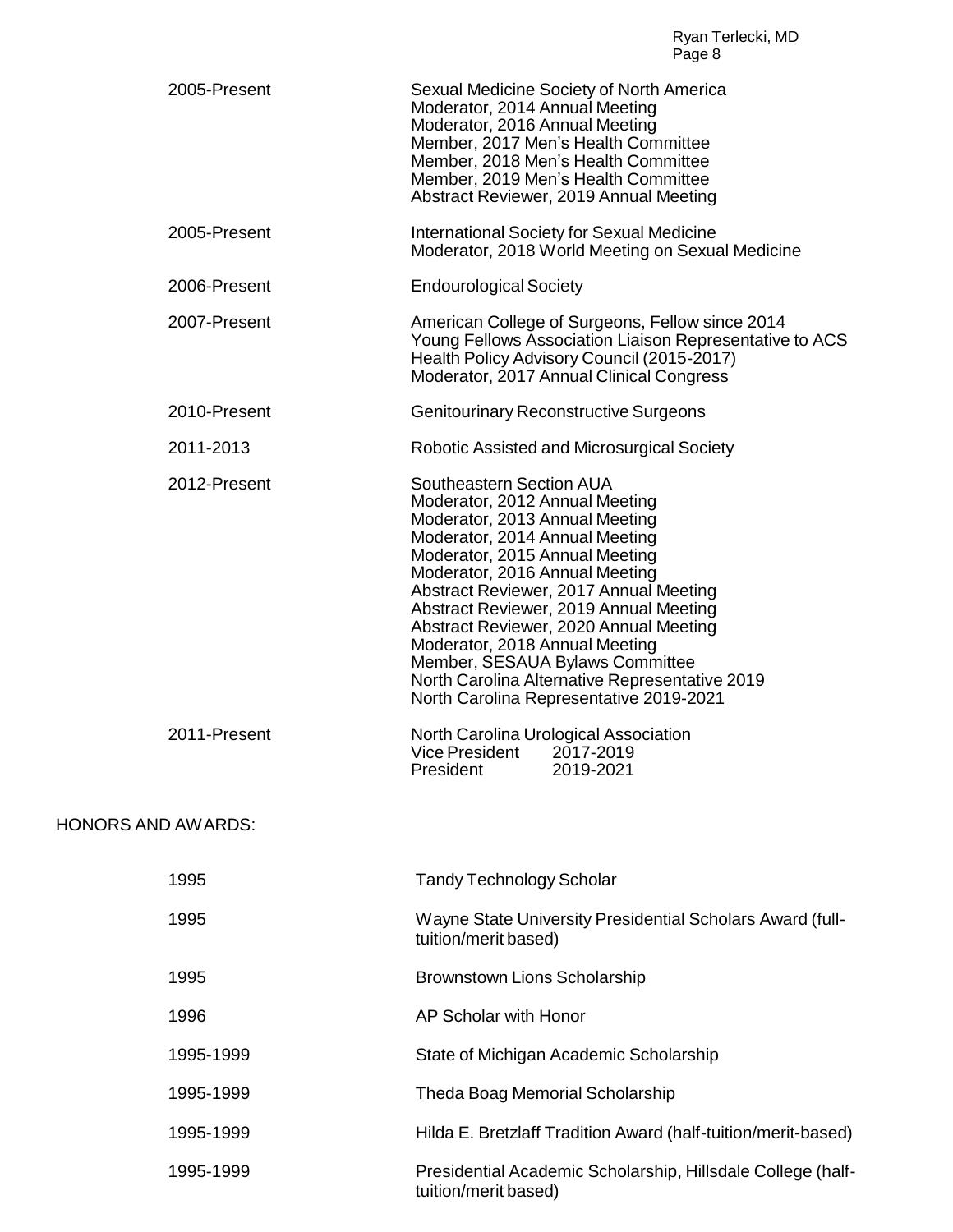| 1998      | Howard Hughes Research Scholarship                                                                                                                                                                                            |
|-----------|-------------------------------------------------------------------------------------------------------------------------------------------------------------------------------------------------------------------------------|
| 1998      | Dean's List with Presidential Commendation (4.0), Miami<br>University                                                                                                                                                         |
| 1999-2003 | Board of Governors' Scholarship, Wayne State University<br><b>School of Medicine</b>                                                                                                                                          |
| 2002      | Nominee, Surgical Student of the Year, Wayne State University<br><b>School of Medicine</b>                                                                                                                                    |
| 2006      | Winner, Resident Exam Competition, Urological Surgery<br><b>Education Day, Botsford General Hospital</b>                                                                                                                      |
| 2007      | Winner, Robert V. Danto Memorial Cancer Award, Michigan<br>Chapter American College of Surgeons (\$1,000)                                                                                                                     |
| 2010-2011 | Patients' Choice Award, vitals.com                                                                                                                                                                                            |
| 2011-2012 | Compassionate Doctor Recognition, vitals.com                                                                                                                                                                                  |
| 2015      | Winner, Best Abstract, "Development of gene therapy for<br>erectile dysfunction: delivery to corpus cavernosa using viral<br>vectors", SMSNA Annual Meeting (\$1,000)                                                         |
| 2015      | Winner, Best Abstract, "Engineering of corporal tissue<br>constructs using non-human primate and human corpus<br>cavernosal smooth muscle and endothelial cells for clinical<br>applications", SMSNA Annual Meeting (\$1,000) |
| 2016      | Best Reviewer, Journal of Urology                                                                                                                                                                                             |
| 2017      | Winner, First place project for AUA Leadership Program                                                                                                                                                                        |

#### INVITED PRESENTATIONS AND SEMINARS

RP Terlecki. Rectourethral fistula following treatment for prostate cancer: Management options in 2009. 19<sup>th</sup> Annual James M. Pierce, Jr., MD Memorial Lectureship. Wayne State University, October 9, 2009

**RP Terlecki.** Management options for rectourethal fistula. Mowad Endowment for New Discoveries (MEND). Geisinger Health System, November 16, 2009

**RP Terlecki.** Modern approaches in the management of rectourethral fistula. University of New Mexico Division of Urology, December 18, 2009

**RP Terlecki.** Options for continence after prostatectomy. Man-To-Man Prostate cancer education and support program, American Cancer Society, January 11, 2010

RP Terlecki. Trauma and Reconstruction: Expert Panel. 16<sup>th</sup> Annual Paul C. Peters Urology Symposium, UT Southwestern Department of Urology, January 29, 2010

RP Terlecki. Avoiding Complications in Placement of Penile Prostheses. 14<sup>th</sup> Annual Venezuelan Congress of Urology. July 22, 2011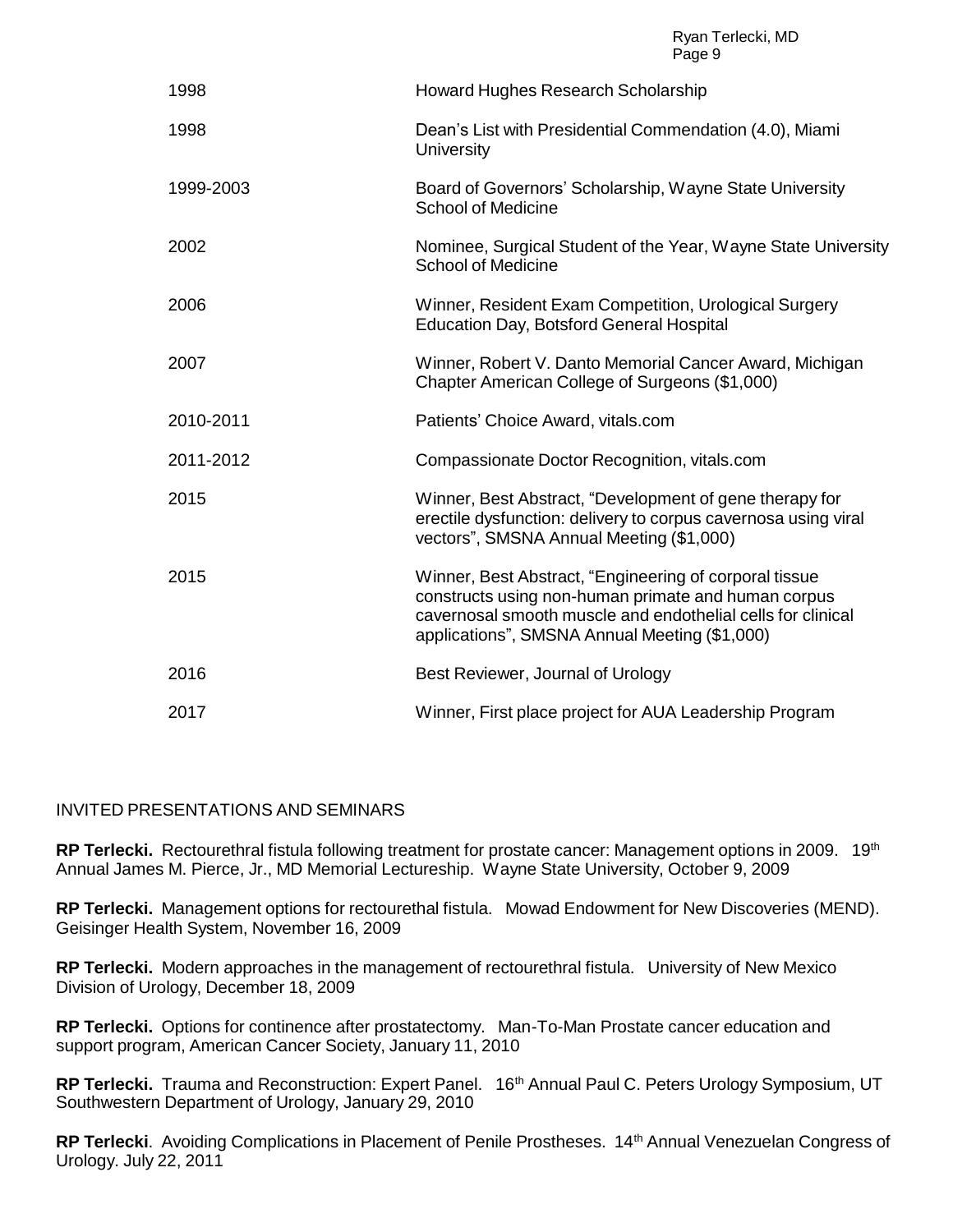**RP Terlecki**. Peyronie's Disease: Getting it straight in 2011. 14 th Annual Venezuelan Congress of Urology. July 22, 2011

RP Terlecki. Management of Posterior Urethral Strictures. 14<sup>th</sup> Annual Venezuelan Congress of Urology. July 22, 2011

RP Terlecki. Urethral Applications of Tissue Engineering. 14<sup>th</sup> Annual Venezuelan Congress of Urology. July 22, 2011

RP Terlecki. Controversies in urethral reconstruction: Expert panel. 1<sup>st</sup> Friends of Israel Urological Symposium. Tel Aviv, Israel, July 4, 2012

**RP Terlecki**. Current trends in management of Peyronie's Disease. Urogenital research unit, State University of Rio de Janeiro, Brazil, August 14, 2012

**RP Terlecki**. Urethral Applications of Tissue Engineering. Urogenital research unit, State University of Rio de Janeiro, Brazil, August 15, 2012

**RP Terlecki**. Male Infertility: The Nuts and Bolts. American College of Osteopathic Surgeons (ACOS) Annual Meeting. May 4, 2013

**RP Terlecki**. Novel Therapeutics in Reconstructive Urology. Southeastern Section of the AUA Annual Meeting. March 20, 2014

**RP Terlecki.** Who, What, When—Selecting and sequencing treatments for a patient with Peyronie's Disease. 2 nd Friends of Israel Urological Symposium. Tel Aviv, Israel, July 2, 2014

**RP Terlecki.** The Way Home: Genital Reconstruction for the Injured Man. Intimacy After Injury. Bob Woodruff Foundation. Washington D.C., December 12, 2014

**RP Terlecki.** Peyronie's Disease: Conquering the curve. Gulf Coast Urology Seminar. Destin, FL, July 18, 2015

**RP Terlecki.** Management of posterior urethral strictures. Gulf Coast Urology Seminar. Destin, FL, July 19, 2015

**RP Terlecki.** Urotrauma in 20 minutes or less. Gulf Coast Urology Seminar. Destin, FL, July 19, 2015

**RP Terlecki.** Critical Concepts in Management of Male Sexual Health. American College of Physicians Annual Meeting. Washington D.C., May 5, 2016

RP Terlecki. Post Prostatectomy Incontinence: Scope of the Problem. 3<sup>rd</sup> Friends of Israel Urological Symposium. Tel Aviv, Israel, July 6, 2016

RP Terlecki. Data vs Dogma in the management of Peyronie's Disease. 3<sup>rd</sup> Friends of Israel Urological Symposium. Tel Aviv, Israel, July 7, 2016

**RP Terlecki.** State-of-the-art in Men's Wellness: Bladder, Prostate, and Sexual Health. Lexington YMCA Lunch N'Learn. Lexington, NC, July 12, 2016

**RP Terlecki**. Evaluation for Male Factor Infertility. Urological Society of India/AUA Lessons of Urology Course. Hyderabad, India, August 19, 2016

**RP Terlecki**. Evaluation and Management of Erectile Dysfunction. Urological Society of India/AUA Lessons of Urology Course. Hyderabad, India, August 19, 2016

**RP Terlecki**. Hypogonadism: It's in the Bag. Urological Society of India/AUA Lessons of Urology Course.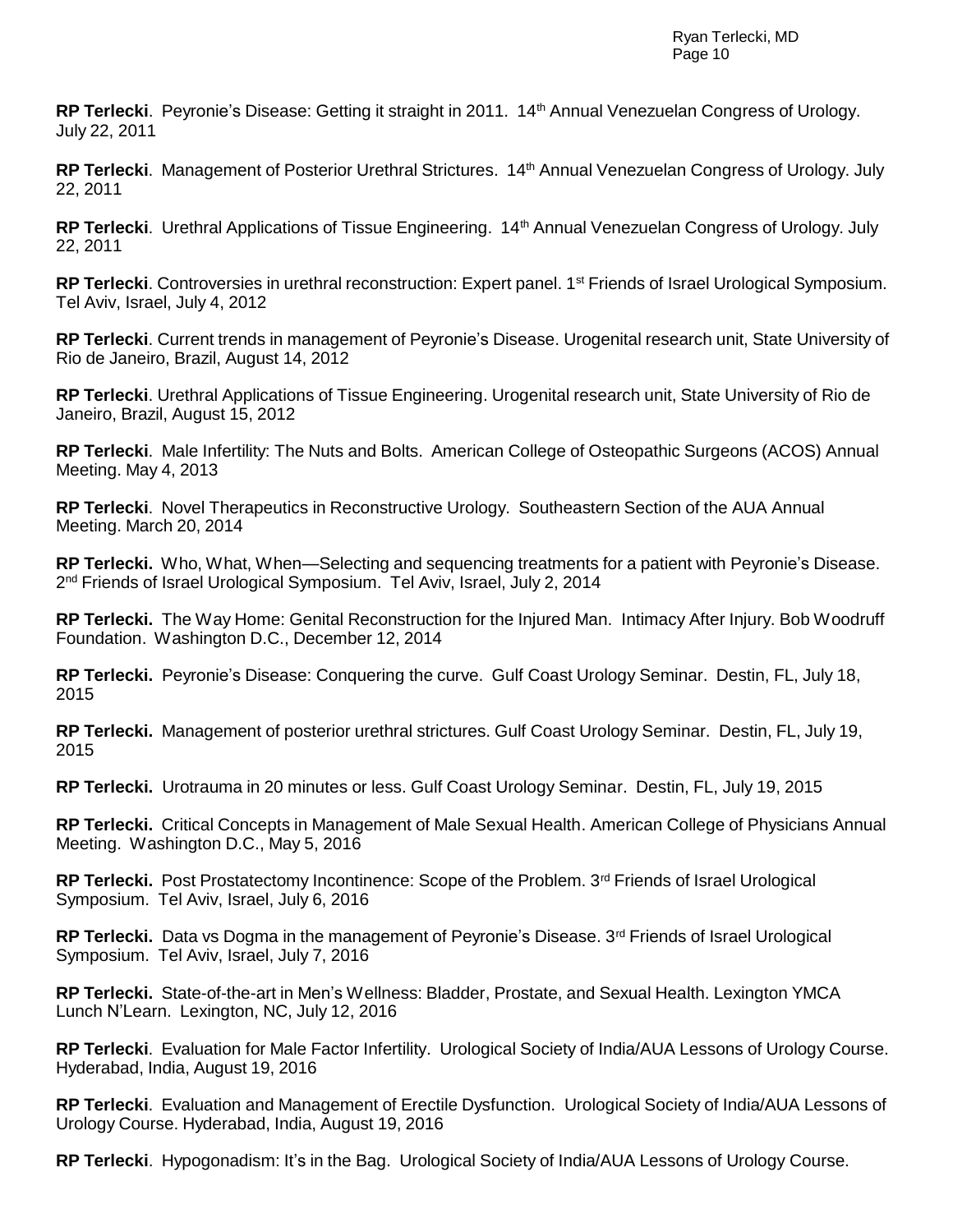Hyderabad, India, August 19, 2016

**RP Terlecki**. Peyronie's Disease: Keeping You 'Ahead of the Curve'. Urological Society of India/AUA Lessons of Urology Course. Hyderabad, India, August 19, 2016

**RP Terlecki**. Role of Varicocelectomy in Infertility. Urological Society of India/AUA Lessons of Urology Course. Hyderabad, India, August 19, 2016

RP Terlecki. Prostate Cancer Survivorship: Value to Veterans and Providers. 64<sup>th</sup> James C. Kimbrough Urological Seminar for the Society of Government Service Urologists. San Diego, CA, January 13, 2017

**RP Terlecki**. Global Trends in Erectile Restoration: Implications for Practice. AUA/Brazilian Portuguese Urology Program. Boston, MA, May 15, 2017

**RP Terlecki**. Erectile Restoration with Penile Prostheses. Cali, Colombia, June 16, 2017

**RP Terlecki.** Update in Men's Wellness: Bladder, Prostate, and Sexual Health. Lexington YMCA Lunch N'Learn. Lexington, NC, June 22, 2017

**RP Terlecki**. Replacement Testosterone Therapy, Where Are We Now?. Confederacion Americana de Urologia/American Urological Association. Santa Cruz, Bolivia, October 19, 2017

**RP Terlecki**. Instructional Course: Prosthetic Surgery: Penile Implants, Slings, Artificial Urinary Sphincters. Confederacion Americana de Urologia/American Urological Association. Santa Cruz, Bolivia, October 19, 2017

**RP Terlecki**. Peyronies Disease: What Works and What Doesn't. Confederacion Americana de Urologia/American Urological Association. Santa Cruz, Bolivia, October 20, 2017

**RP Terlecki**. Outlet Obliteration: In search of Drano. Confederacion Americana de Urologia/American Urological Association. Santa Cruz, Bolivia, October 20, 2017

**RP Terlecki**. Scientific Forum: Urological Surgery. American College of Surgeons Clinical Congress, San Diego, CA, October 23, 2017

**RP Terlecki**. Men's Health Symposium: Erectile Dysfunction. Sexual Medicine Society of North America, Austin, TX, October 28, 2017

**RP Terlecki**. Prostate Physiology: The Most Diseased Organ in the Male Body. 26<sup>th</sup>Perspectives in Urology: Point Counterpoint. Prostate Cancer. Scottsdale, AZ, November 10, 2017

RP Terlecki. Association of BPH with OAB. 26<sup>th</sup> Perspectives in Urology: Point Counterpoint. Prostate Cancer. Scottsdale, AZ, November 10, 2017

**RP Terlecki**. ED and the Detection of Subclinical CVD. 26<sup>th</sup> Perspectives in Urology: Point Counterpoint. Prostate Cancer. Scottsdale, AZ, November 10, 2017

RP Terlecki. Point-Counterpoint: TRT is Safe and Effective. 26<sup>th</sup> Perspectives in Urology: Point Counterpoint. Prostate Cancer. Scottsdale, AZ, November 10, 2017

RP Terlecki. Sexual and Urinary Health After Treatment for Prostate Cancer. 26<sup>th</sup> Perspectives in Urology: Point Counterpoint. Prostate Cancer. Scottsdale, AZ, November 10, 2017

RP Terlecki. Cancer Survivorship. 26<sup>th</sup> Perspectives in Urology: Point Counterpoint. Prostate Cancer. Scottsdale, AZ, November 11, 2017

RP Terlecki. Bladder Neck Contractures After Prostatectomy. 26<sup>th</sup> Perspectives in Urology: Point Counterpoint. Prostate Cancer. Scottsdale, AZ, November 12, 2017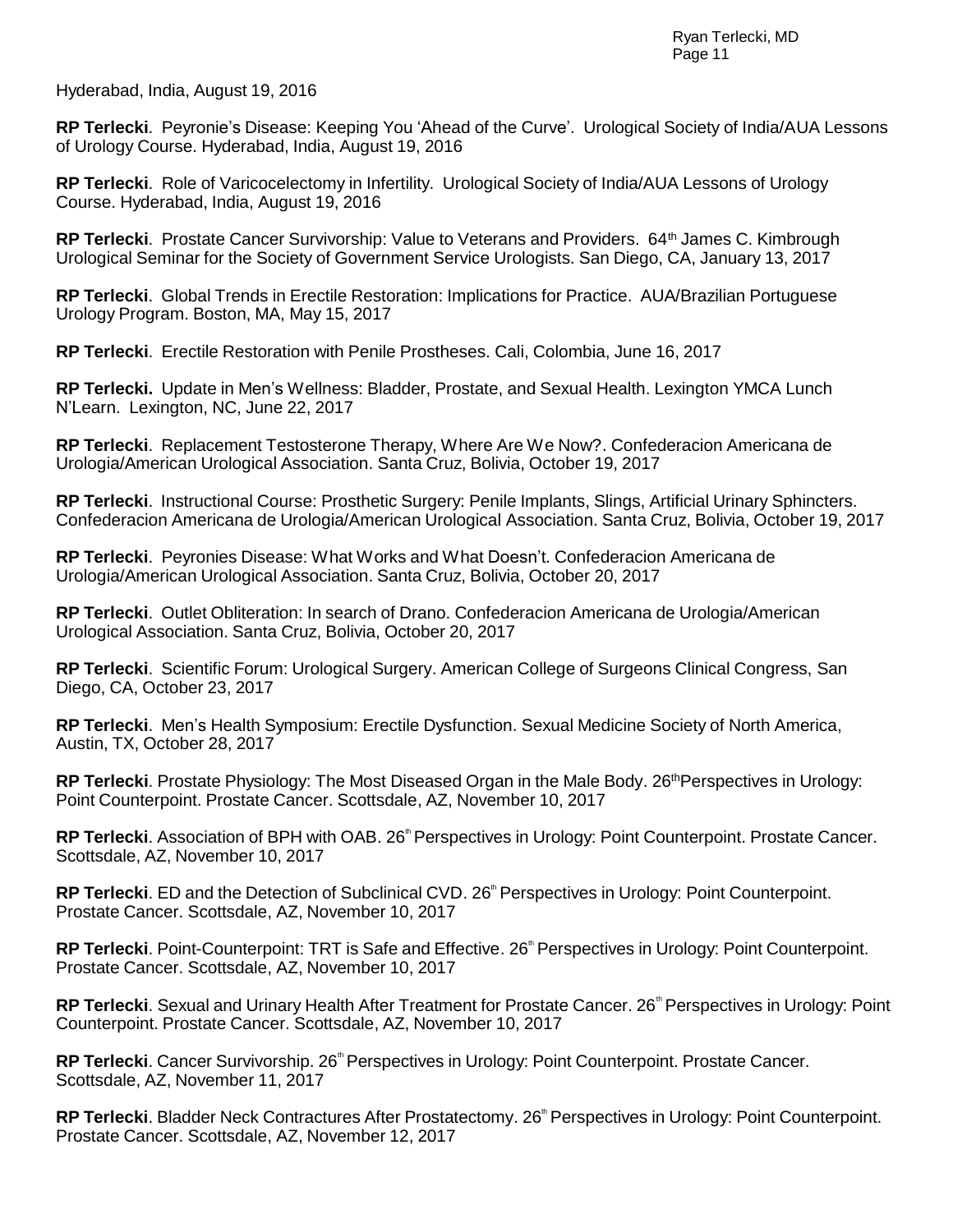RP Terlecki. Engineered constructs for male urethral and corporal pathology. 96<sup>th</sup> Annual Meeting of The Clinical Society of Genitourinary Surgeons. Winston-Salem, NC, November 9, 2018

**RP Terlecki**. Tissue engineering in sexual medicine. 2018 World Meeting on Sexual Medicine. Lisbon, Portugal, March 2, 2018

RP Terlecki. Conquering Burnout: Where the rubber meets the road...to resilience. 39<sup>th</sup> Annual Ralph E. Hopkins Urology Seminar. Jackson Hole, WY, January 30, 2019

RP Terlecki. Novel Therapeutics in male genital reconstruction: From the battlefield to your own backyard. 39<sup>th</sup> Annual Ralph E. Hopkins Urology Seminar. Jackson Hole, WY, January 30, 2019

RP Terlecki. Cellular based therapies for ED from PRP to stem cells: Snake Oil or Holy Grail? 39<sup>th</sup> Annual Ralph E. Hopkins Urology Seminar. Jackson Hole, WY, January 30, 2019

RP Terlecki. Optimizing outcomes in prosthetic urology: Keep it simple. 39<sup>th</sup> Annual Ralph E. Hopkins Urology Seminar. Jackson Hole, WY, January 31, 2019

RP Terlecki. Urotrauma: In 20 minutes or less. 39<sup>th</sup> Annual Ralph E. Hopkins Urology Seminar. Jackson Hole, WY, February 2, 2019

**RP Terlecki**. State-of-the-art lecture on urethral strictures and reconstructive urology. Confederacion Americana De Urologia. Annual Meeting of the AUA, Chicago, IL, May 3, 2019

**RP Terlecki**. Testosterone replacement: An Update for 2019. Future Directions in Urology Symposium. Colorado Springs, CO. August 4, 2019

**RP Terlecki**. Prostate cancer survivorship: Community education. Biotech Place, Winston-Salem, NC. September 24, 2019

**RP Terlecki**. Instructional Course and Cadaver Lab for Urology Residents on Prosthetic Surgery: Penile Implants, Slings, Artificial Urinary Sphincters. Department of Urology, University of Louisville. October 4-5, 2019

**RP Terlecki**. State of the art in Men's Health. 'Out at the Movies' International LGBT Film Fest. UNCSA School of Filmmaking, Winston-Salem, NC. October 6, 2019

**RP Terlecki**. Taking PRIDE in Men's Health: Optimizing sexual, hormonal, and urinary health for men and couples. Brookstown Inn, Winston-Salem, NC. November 12, 2019

**RP Terlecki**. Straight talk for a not-so-straight crowd: Men's Health in 2020. UNCSA School of Filmmaking, Winston-Salem, NC. January 11, 2020

**RP Terlecki**. Counseling of urinary health. 30<sup>th</sup> International Prostate Cancer Update. Avon, CO. January 23, 2020

**RP Terlecki**. Prostate: The most diseased organ in the male body. 30<sup>th</sup> International Prostate Cancer Update. Avon, CO. January 23, 2020

RP Terlecki. Peyronie's disease: Data vs dogma, with hope for the future. 43<sup>rd</sup> Annual Bunts-Hackler Lecture (VCU Urology). Richmond, VA. February 21, 2020

**RP Terlecki.** Boston Scientific Resident Virtual Course: Setting patient expectations. June 3, 2020.

#### PUBLIC OUTREACH:

**RP Terlecki**. Sexual Dysfunction and Male Stress Urinary Incontinence: Treatment Options in 2010. Best Health of Winston-Salem, July 15, 2010.

**RP Terlecki**. Female Sexual Dysfunction-Medical Fiction?. ABC News Interview with Courtney Hutchison,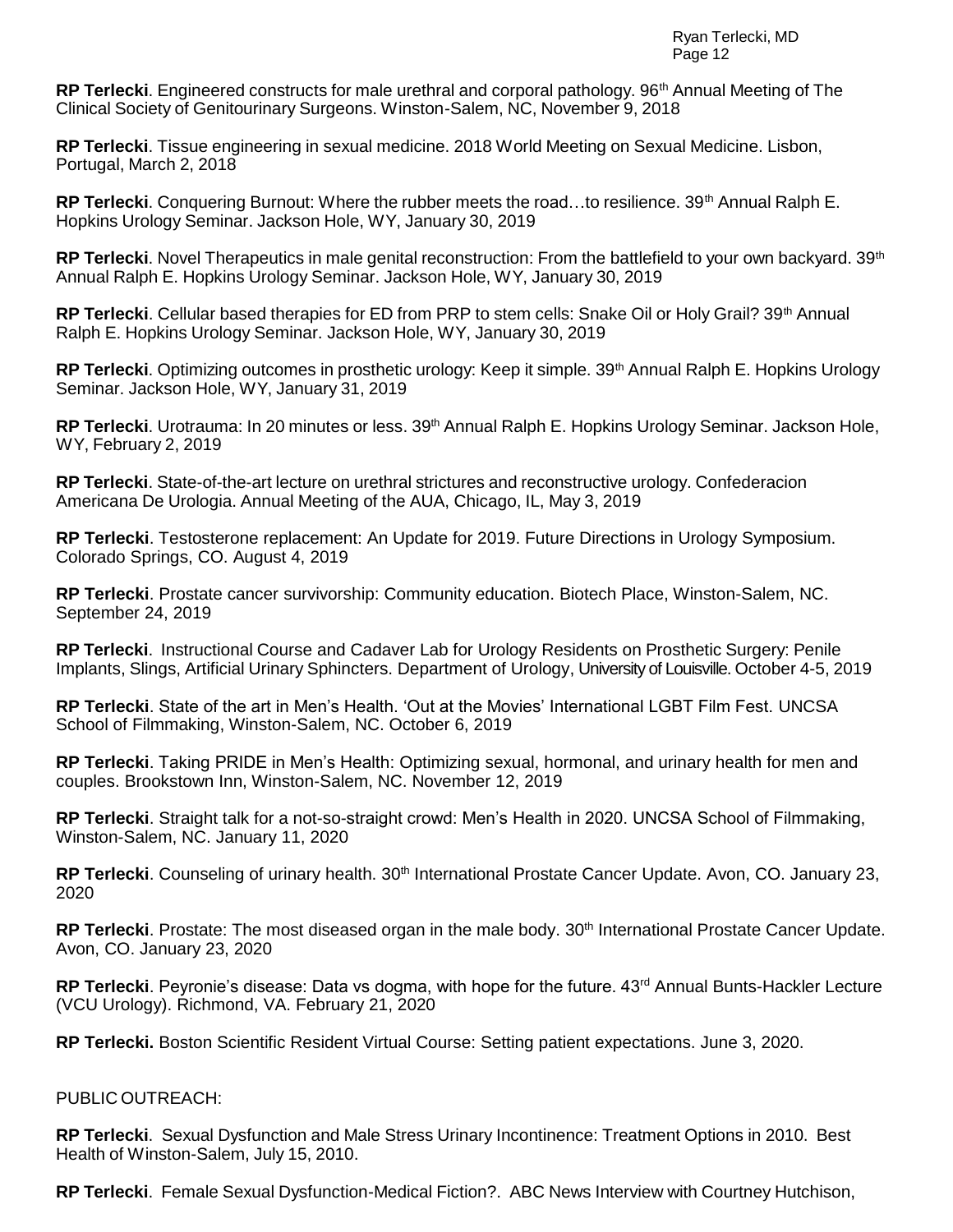#### Page 13 Sept31,2010[.http://abcnews.go.com/Health/MindMoodNews/big-pharma-invent-female-sexual](http://abcnews.go.com/Health/MindMoodNews/big-pharma-invent-female-sexual-dysfunction/story?id=11765647)[dysfunction/story?id=11765647](http://abcnews.go.com/Health/MindMoodNews/big-pharma-invent-female-sexual-dysfunction/story?id=11765647)

**RP Terlecki**. Hematuria: AUA Guidelines. Wake Wednesday Conference (evening lecture for area physicians), May 5, 2011.

**RP Terlecki**. Testosterone Deficiency in Men: What are the Options? Best Health of Winston-Salem, June 15, 2011.

Ryan Terlecki, MD

**RP Terlecki**. Wife Chops Off Husband's Penis, Throws in Garbage Disposal. ABC News Interview with Mikaela Conley via Good Morning America, July 12, 2011. [http://abcnews.go.com/Health/wife-cuts-off](http://abcnews.go.com/Health/wife-cuts-off-husbands-penis-throws-garbage-disposal/story?id=14055080)[husbands-penis-throws-garbage-disposal/story?id=14055080](http://abcnews.go.com/Health/wife-cuts-off-husbands-penis-throws-garbage-disposal/story?id=14055080)

**RP Terlecki**. Local News Interview for Prostate Cancer Awareness Month WXII of Winston-Salem, Sept 22, 2011. <http://www.wxii12.com/video/29268040/detail.html>

**RP Terlecki**. Could it be Low T? USA Today, Sept 23, 2011.

**RP Terlecki**. The state of your prostate. USA Today, Sept 23, 2011.

**RP Terlecki**. Local News Interview for Risk Factors for Prostate Cancer WFMY of Winston-Salem, Sept 28, 2011. <http://archive.digtriad.com/video/default.aspx?bctid=1186401393001>

**RP Terlecki**. Ultrasound zap may be new form of birth control. ABC News Interview with Mikaela Conley via World News, Jan 31, 2012. <http://abcnews.go.com/Health/testicle-zap-future-birth-control/story?id=15472917>

**RP Terlecki**. Testosterone therapy for heart failure. ABC News Interview, Apr 17, 2012.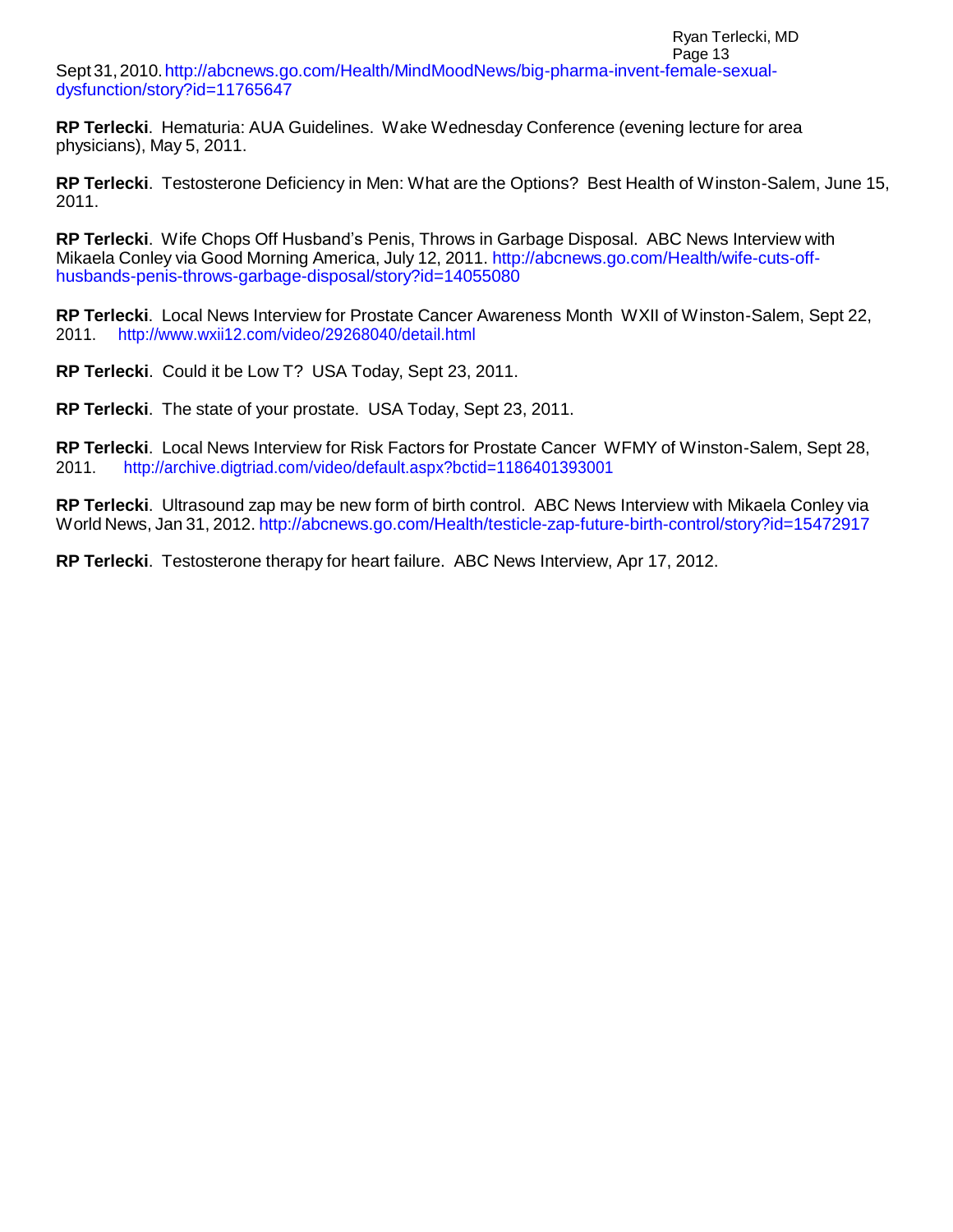### <http://abcnews.go.com/Health/video/testosterone-therapy-heart-failure-16158564>

**RP Terlecki**. Challenges in Prosthetic Urology. Community lecture for area urologists in Wilmington, NC. May 9<sup>th</sup>, 2012.

**RP Terlecki**. What to expect in your 60s. AARP Magazine article by Beth Howard, Oct/Nov, 2012.

**RP Terlecki**. 15 Viagra Ups and Downs. ABC News Interview with Katie Moisse, Mar 27, 2013. <http://abcnews.go.com/Health/15-viagra-ups-downs/story?id=18814368>

**RP Terlecki**. How 'Low T' Puts Men at Risk. Health Matters with Dr. Sanjay Gupta, June 19, 2013. <http://www.everydayhealth.com/sanjay-gupta/how-low-t-puts-men-at-risk.aspx>

**RP Terlecki**. Can less semen mean low testosterone? Everyday Health article by Mary Elizabeth Dallas, July 15,2013[.http://www.everydayhealth.com/mens-health/can-less-semen-mean-low](http://www.everydayhealth.com/mens-health/can-less-semen-mean-low-testosterone.aspx?xid=alltop_rss)[testosterone.aspx?xid=alltop\\_rss](http://www.everydayhealth.com/mens-health/can-less-semen-mean-low-testosterone.aspx?xid=alltop_rss)

**RP Terlecki**. 'Low T' Therapy: Is it for Me? HealthDay Interview with Serena Gordon via US News & World Report, Jan 1, 2014. <http://health.usnews.com/health-news/news/articles/2014/01/01/low-t-therapy-is-it-for-me>

**RP Terlecki**. Testosterone Therapy Might Increase Heart Attack Risk: Study. HealthDay Interview with Kathleen Doheny, Jan 29, 2014. [http://consumer.healthday.com/cardiovascular-health-information-20/heart](http://consumer.healthday.com/cardiovascular-health-information-20/heart-attack-news-357/testosterone-therapy-boosts-heart-attack-risk-study-684334.html)[attack-news-357/testosterone-therapy-boosts-heart-attack-risk-study-684334.html](http://consumer.healthday.com/cardiovascular-health-information-20/heart-attack-news-357/testosterone-therapy-boosts-heart-attack-risk-study-684334.html)

**RP Terlecki**. Is Your Penis Normal? Men's Health Magazine Interview with Markham Heid, Mar 20, 2014. <http://www.menshealth.com/sex-md/your-penis-normal>

**RP Terlecki**. WSJS 600 AM Interview with Ben Boyett regarding the Drive for Men's Health, June 9, 2014.

**RP Terlecki**. Drive for Men's Health: The Way to a Man's Heart May Truly be Through his Penis. Drive for Men's Health, Lumberton, NC, June 12, 2014.

**RP Terlecki**. Drive for Men's Health: Making Your 'Stick-Shift' More 'Automatic': Treating ED in 2015 and Beyond. 2<sup>nd</sup> Annual Drive for Men's Health, Winston-Salem, NC, June 13, 2015.

**RP Terlecki**. Natural Supplements for Male Sexual Performance Don't Work, May Be Tainted. Health Magazine. Jan 13, 2016.

**RP Terlecki**. Men's Sex Supplements Often Ineffective, Possibly Harmful. Newsmax. Jan 13, 2016.

**RP Terlecki**. OTC 'Herbal' Sexual Treatment Could Be Harmful. International Business Times. Jan 13, 2016.

**RP Terlecki**. How Your Supplements Interact With Prescription Drugs. Wall Street Journal, Feb 29, 2016.

**RP Terlecki**. AUA Take Home Messages: Sexual Function/Dysfunction. AUA News, Vol 21, Issue 8; Aug, 2016.

**RP Terlecki**. It May Be Time to Abandon Dreaded Digital Rectal Exam, Research Shows. Science Daily, Sept 6, 2016.

**RP Terlecki**. The Most Common Prostate Cancer Screening Method is Obsolete. Huffington Post, Sept 12, 2016.

**RP Terlecki**. Five Signs Your Penis Isn't Normal—And What You Can Do About It. Daily Star, Jan 22, 2017.

**RP Terlecki.** Urologist Holds Men's Health Seminar. The Dispatch.Com. Davidson County, NC, June 26, 2017.

**RP Terlecki**. Business Milestones. Winston-Salem Journal, May 20, 2017.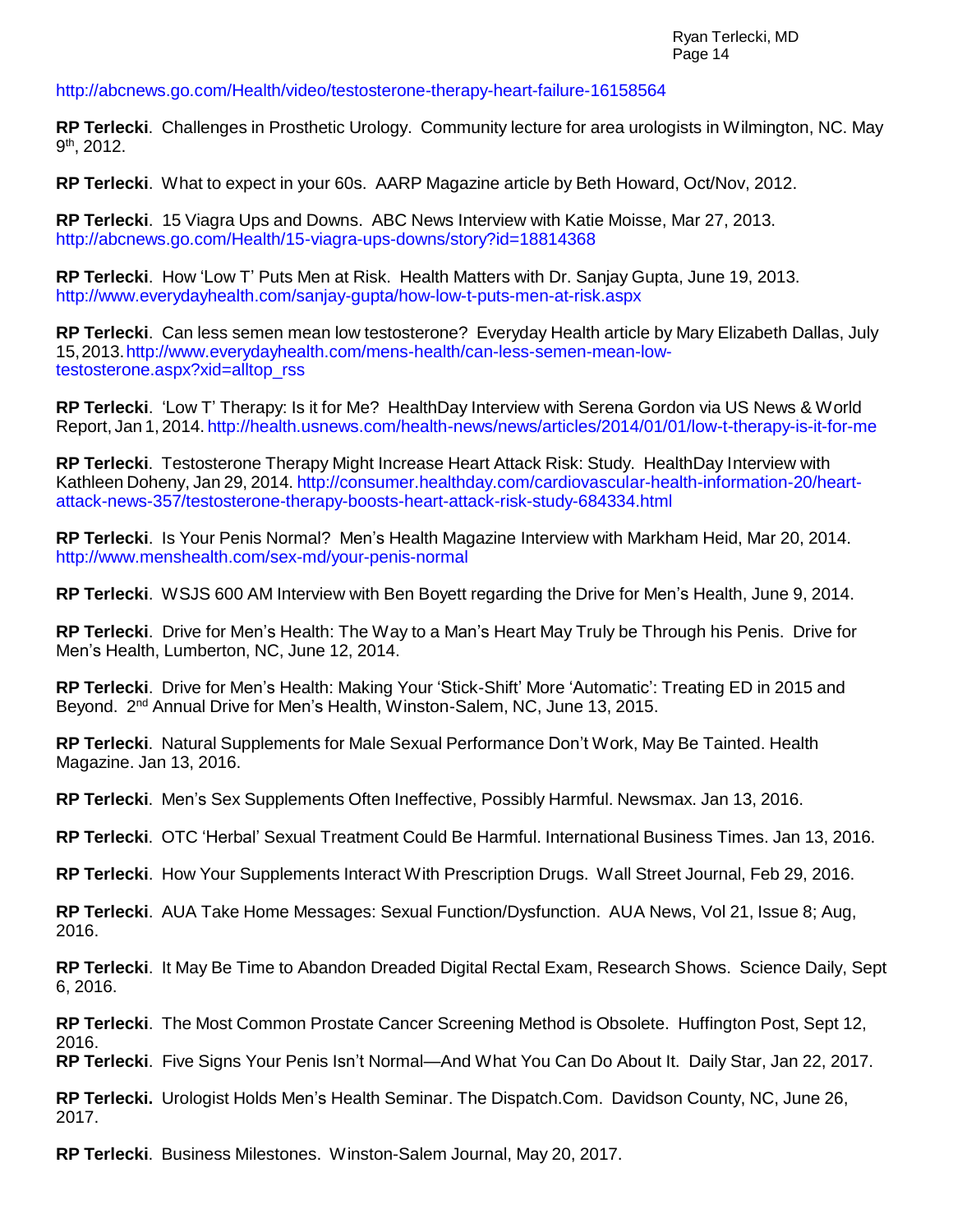**RP Terlecki**. People Are Injecting Stem Cells Into Their Penises. VICE media. July 6, 2018. [https://tonic.vice.com/en\\_us/article/9km9a5/stem-cell-injections-penis](https://tonic.vice.com/en_us/article/9km9a5/stem-cell-injections-penis)

**RP Terlecki**. 10 Penis Problems You Shouldn't Ignore. Men's Health. Aug 9, 2018. https:/[/www.menshealth.com/sex-women/a19529671/penis-problems/](http://www.menshealth.com/sex-women/a19529671/penis-problems/)

**RP Terlecki**. 5 Alternatives to Erectile Dysfunction Drugs. Med Shadow. Aug 18, 2018. <https://medshadow.org/alternatives-erectile-dysfunction-drugs/>

**RP Terlecki**. What it's like to specialize in urology: Shadowing Dr. Terlecki. AMA. Oct 24, 2018. https:/[/www.ama-assn.org/residents-students/specialty-profiles/what-its-specialize-urology-shadowing-dr](http://www.ama-assn.org/residents-students/specialty-profiles/what-its-specialize-urology-shadowing-dr-)terlecki

**RP Terlecki**. Eight things your penis can tell you about your health. The Sun. March 19, 2019. <https://www.thesun.co.uk/news/8089495/penis-symptoms-health-gp/>

**RP Terlecki**. Penis Size Study: Male Fertility Linked to Size of Genitals. Newsweek. Apr 13, 2019. <https://www.newsweek.com/penis-size-study-male-fertility-linked-size-genitals-1159490>

**RP Terlecki**. Supplements for Sex: What To Know. Medscape. Apr 22, 2019. [https://www.medscape.com/viewarticle/911644\\_4](https://www.medscape.com/viewarticle/911644_4)

**RP Terlecki**. Men's Health Month is Approaching. WXII Interview with Margaret Johnson. May 30, 2019. <https://www.wxii12.com/article/mens-health-month-is-approaching/27659539>

GRANTS:

GTS 40711/IE 13-01774 (Ryan Terlecki, Primary-Investigator, 2% effort) 10/01/13 – 09/30/16 Allergan \$69,912.40

Botulinum toxin for the management of chronic orchialgia

Goal: To determine the efficacy of botulinum toxin for management of chronic orchialgia. Collaborators: Matt Heavner

W81XWH-13-2-0052 (Ryan Terlecki, Co-Investigator, 3% effort) 09/15/13 – 09/14/19 0.36 calendar Department of Defense: USAMRAA \$304,317

Engineered Penile Tissue for the Repair of Battlefield Urologic Injuries

Goal: To develop cGTP and cGMP compliant cell and tissue processing for the corporal implants; Initiate a Phase 1 clinical trial using autologous corporal cells to demonstrate safety and feasibility. Collaborators: Anthony Atala, John Jackson

W81XWH-13-2-0052 (Ryan Terlecki, Co-Investigator, 2% effort) 09/15/13 – 09/14/19 0.24 calendar Department of Defense: USAMRAA \$213,487

Restoration of Penile Erectile Tissue Function using Stem Cells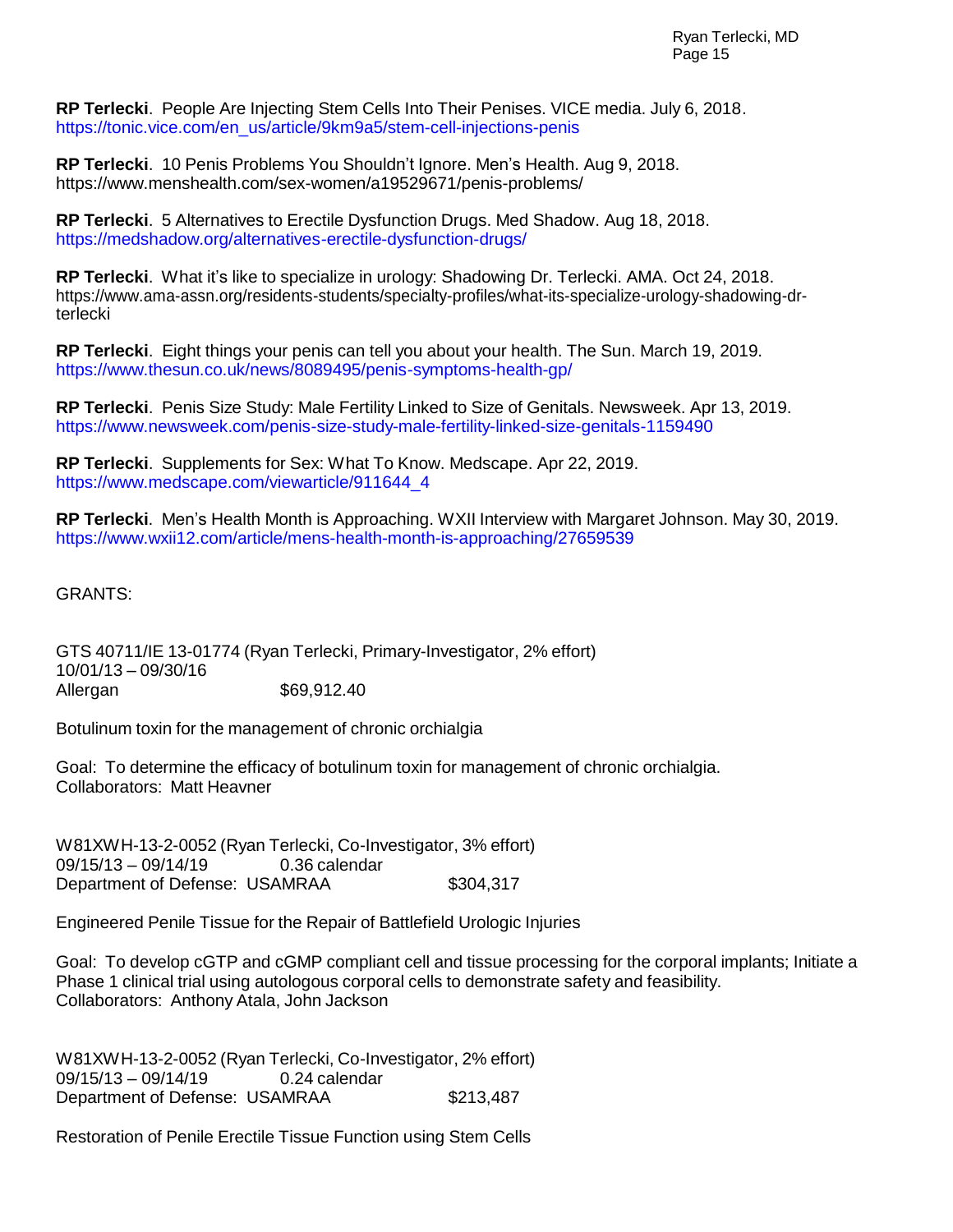Goal: To determine the therapeutic effects of stem and progenitor cells in a clinically relevant erectile dysfunction (neurogenic and vasculogenic) model; Analyze the effects of stem cell treatment in penile tissue and pelvic ganglion; Determine the optimal treatment method and demonstrate improvement in erectile function in a large animal model (rabbit). Collaborators: Anthony Atala, John Jackson

W81XWH-13-2-0052 (Ryan Terlecki, Co-Investigator, 1% effort) 09/15/13 – Present 0.12 calendar Department of Defense: USAMRAA

Engineered Bladder Tissues for Soldiers with Battlefield Injury

Goal: To provide injured military personnel and civilians alike with engineered bladder tissues *de novo* using patients' own cells to restore functional bladder tissue. Collaborators: Anthony Atala, John Jackson

W81XWH-13-2-0052 (Ryan Terlecki, Co-Investigator, 1% effort) 09/15/13 - 09/14/19 0.12 calendar Department of Defense: USAMRAA

Urethral Tissue Repair Due to Battlefield Injury

Goal: To determine the safety and efficacy of using autologous, engineered urethral constructs for the treatment of urethral strictures in adult humans. Collaborators: Anthony Atala, John Jackson

American Medical Systems Fellowship Grant (Ryan Terlecki, Fellowship Director) 07/01/14 – 06/30/15 \$85,000

Goal: To support a fellowship training experience in male urologic reconstruction, prosthetic urology, and infertility.

American Medical Systems Fellowship Grant (Ryan Terlecki, Fellowship Director) 07/01/15 – 06/30/16 \$85,000

Goal: To support a fellowship training experience in male urologic reconstruction, prosthetic urology, and infertility.

American Medical Systems Fellowship Grant (Ryan Terlecki, Fellowship Director) 07/01/16 – 06/30/17 \$85,000

Goal: To support a fellowship training experience in male urologic reconstruction, prosthetic urology, and infertility.

Boston Scientific Fellowship Grant (Ryan Terlecki, Fellowship Director) 07/01/17 – 06/30/18 \$79,273

Goal: To support a fellowship training experience in male urologic reconstruction, prosthetic urology, and infertility.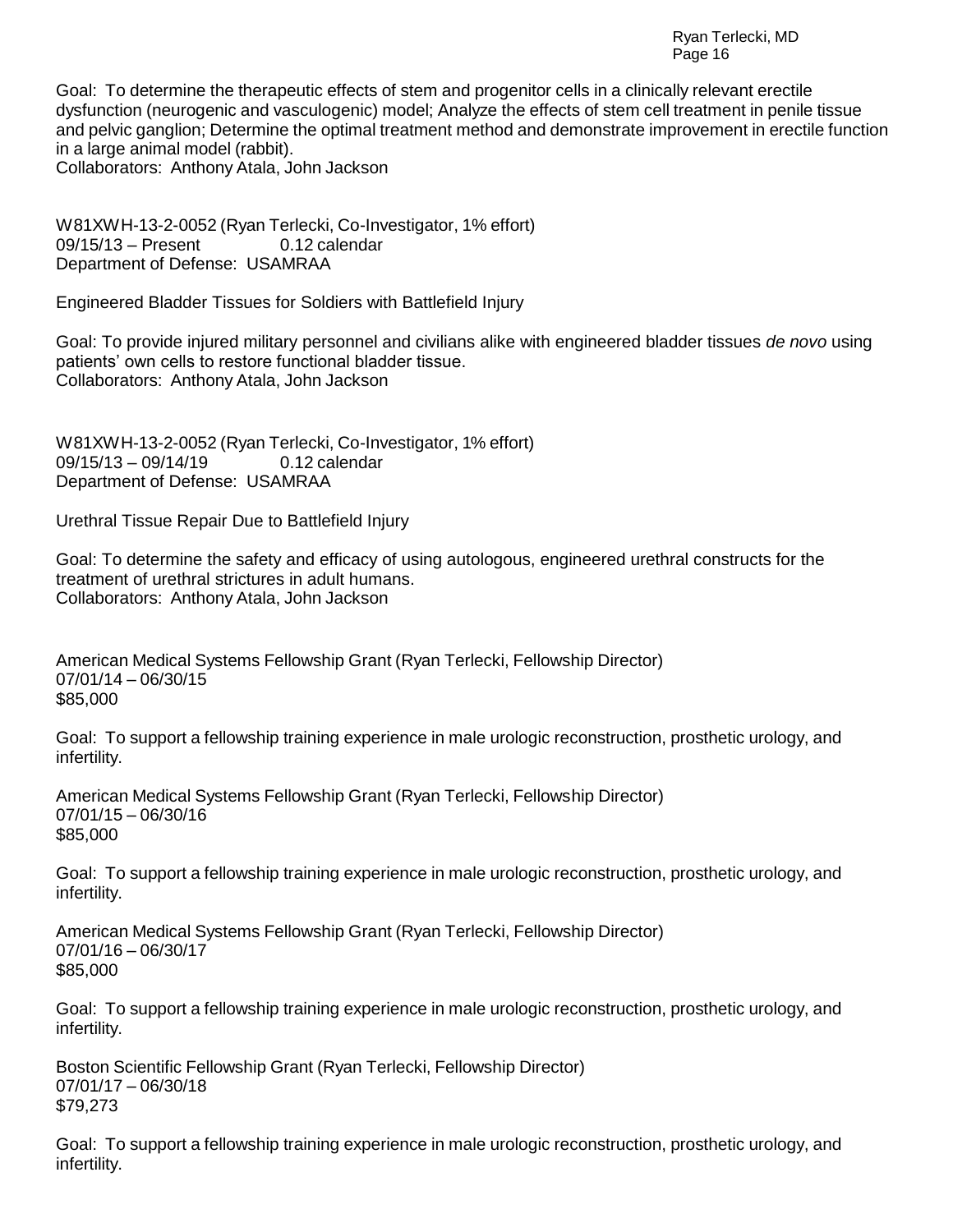Ryan Terlecki, MD Page 17 Southeastern Section of the American Urological Association Global Health Grant (Ryan Terlecki, Fellowship Director) Sept 2017 \$5,000

Goal: To support global health endeavors in reconstructive urology for the GURS fellow at Wake Forest **University** 

Boston Scientific Fellowship Grant (Ryan Terlecki, Fellowship Director) 07/01/18 – 06/30/19 \$60,000

Goal: To support a fellowship training experience in male urologic reconstruction, prosthetic urology, and infertility.

Southeastern Section of the American Urological Association Global Health Grant (Ryan Terlecki, Fellowship Director) Sept 2018 \$5,000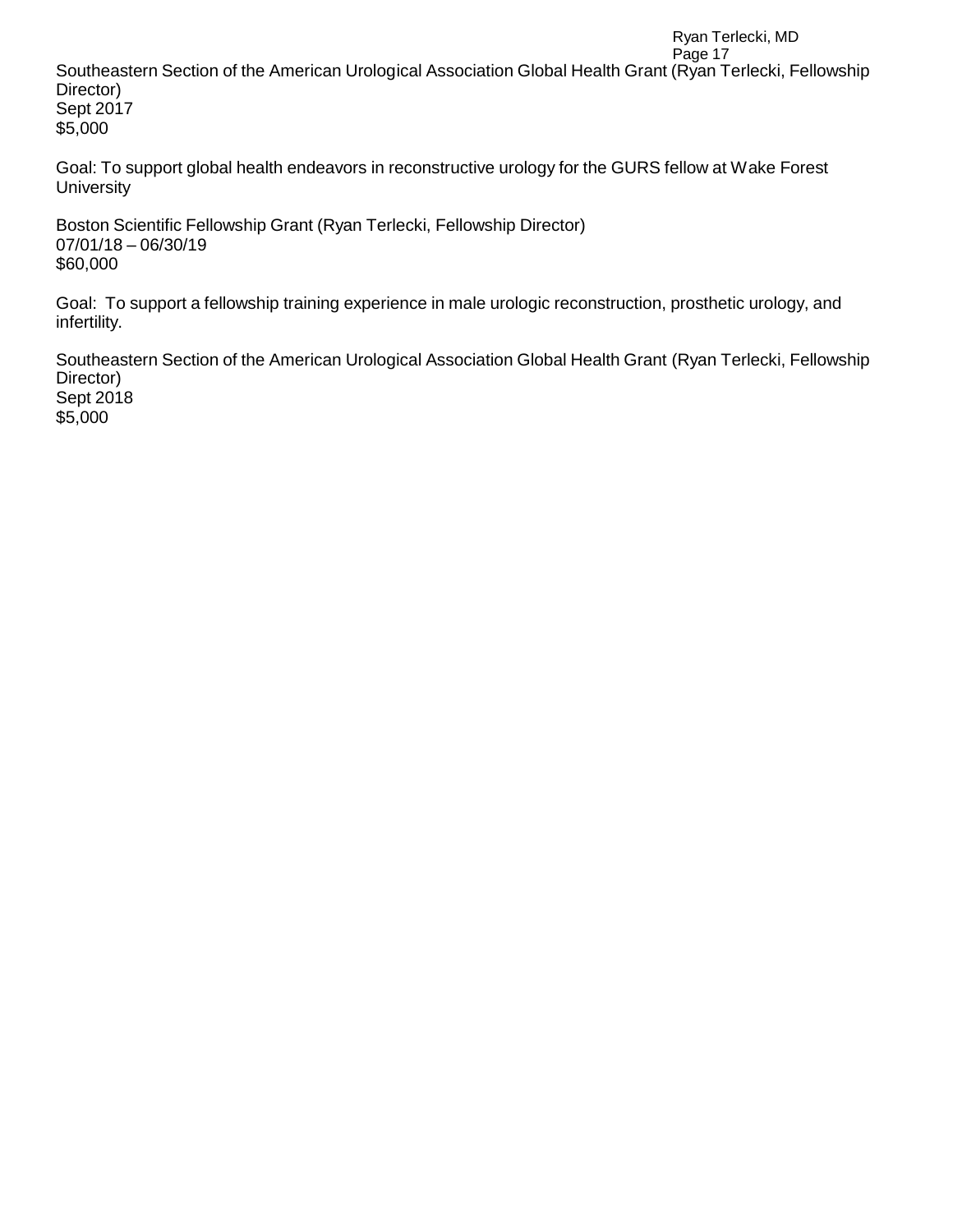Goal: To support global health endeavors in reconstructive urology for the GURS fellow at Wake Forest **University** 

Boston Scientific Fellowship Grant (Ryan Terlecki, Fellowship Director) 07/01/19 – 06/30/20 \$50,000

Goal: To support a fellowship training experience in male urologic reconstruction, prosthetic urology, and infertility.

Boston Scientific Fellowship Grant (Ryan Terlecki, Fellowship Director) 07/01/20 – 06/30/21 \$50,000

Goal: To support a fellowship training experience in male urologic reconstruction, prosthetic urology, and infertility.

#### CLINICAL TRIALS:

Active or Under Review:

Safety and Feasibility Study of Autologous Engineered Urethral Constructs for the Treatment of Strictures. NCT03258658

Bioengineered Penile Tissue Constructs for Irreversibly Damaged Penile Corpora. NCT03463239

Artificial Urinary Sphincter Clinical Outcomes (AUSCO). NCT04088331

Completed:

Botulinum Toxin for the Management of Chronic Orchialgia. NCT02058836

#### PATENTS:

Applications Filed:

Needle Guides Suitable for Penile Injections and Related Kits. Application Number 61906602.

Prosthetic Penile Implants with Tethered Rear Tip Extenders and Related Methods. Application Number 61841959. (*Patent issued 2016*)

#### BIBLIOGRAPHY:

#### Peer-Reviewed Publications:

- 1. Matz EL, Scarberry KA, **Terlecki RP**. Platelet rich plasma and cellular therapies for sexual medicine and beyond. Sex Med Rev. 2020. In Press
- 2. Chouhan JD, Scarberry KA, Thakker PU, Vanhorn T, **Terlecki RP**. Hip joint pathology among men referred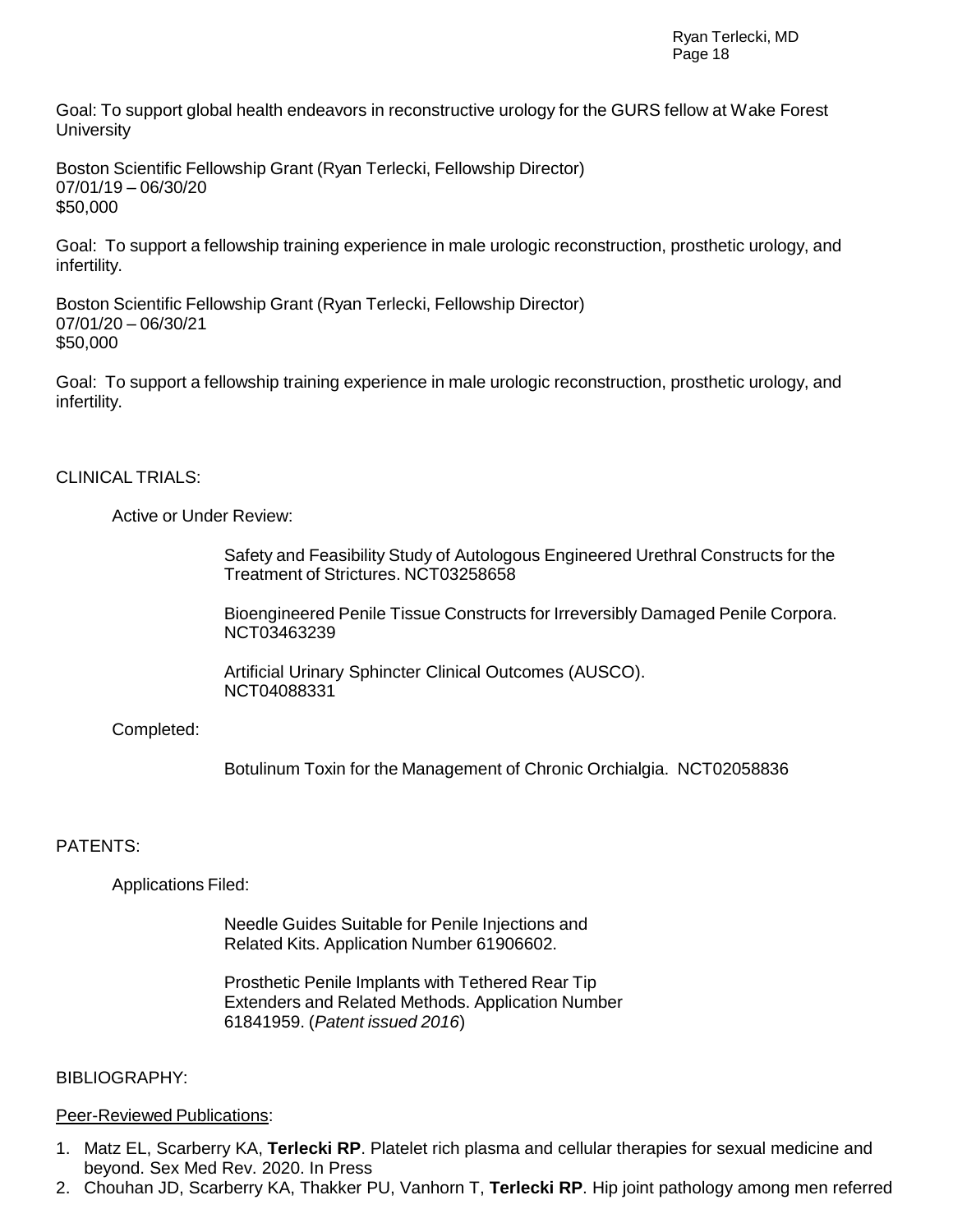to urology for chronic orchialgia: A source for misdiagnosis and opportunity for quality improvement. Urology 2020. In Press

- 3. Matz EL, Thakker PU, Gu X, **Terlecki RP**, Dou L, Walker SJ, Lue TF, Lin G, Atala A, Yoo JJ, Zhang Y, Jackson JD. Administration of secretome from human placental stem cell conditioned media improves recovery of erectile function in the pelvic neurovascular injury model. J Tissue Eng Regen Med. 2020 Jul 11. Online ahead of print
- 4. **Terlecki RP**, Wilson SK. A new paradigm for surgical revision of the artificial urinary sphincter for recurrent stress urinary incontinence: Wilson's Workshop 11. Int J Impot Res. 2020 May 22. Online ahead of print
- 5. Smith WR, Atala AJ, **Terlecki RP**, Kelly EE, Matthews CA. Implementation guide for rapid integration of an outpatient telemedicine program during the COVID-19 pandemic. J Am Coll Surg. 2020 Aug; 231(2):216- 222.e2
- 6. Chouhan JD, Pearlman AM, Kovell RC, **Terlecki RP**. A quality analysis of the last decade's most heavily cited data relative to outcomes after penile prosthesis placement. J Sex Med. 2020 May; 17(5):861-869
- 7. Gu X, Thakker PU, Matz EL, **Terlecki RP**, Marini FC, Allickson JG, Lue TF, Lin G, Atala A, Yoo JJ, Zhang Y, Jackson JD. Dynamic changes in erectile function and histological architecture after intracorporal injection of human placental stem cells in a pelvic neurovascular injury rat model. J Sex Med. 2020 Mar; 17(3):400-411
- 8. McAbee KE, Pearlman AM, Deebel NA, Rasper AM, **Terlecki RP**. Unplanned in-global clinic visits, emergency department encounters, and hospital readmissions following urological prosthetic surgery: Data for quality improvement. Urology Practice. 2020 Mar; 7(2):132-137
- 9. Childs DD, Dyer RB, Holbert B, **Terlecki RP**, Chouhan JD, Ou J. Multimodality imaging of the male urethra: trauma, infection, neoplasm, and common surgical repairs. Abdom Radiol (NY). 2019 Dec; 44(12):3935- 3949
- 10. Chouhan JD, **Terlecki RP**. Defining satisfaction in the penile prosthesis recipient. J Sex Med. 2019 Sep; 16(9):1328-1330
- 11. Chouhan JD, Thakker PU, **Terlecki RP**. Engineering of erectile tissue: the state and future of corporal restoration. World J Urol. 2019 May 8; Online ahead of print
- 12. Zambon JP, Watkins TP, Hemal A, Evans RJ, Gutierrez-Aceves J, Mirzazadeh M, **Terlecki RP**, Deveshwar SP, Hemal K, Badlani GH. Evaluation of clinical use and cost-effectiveness of a flexible cystoscope system with a disposable sheath: A randomized clinical trial. Urology Practice. 2019 July; 6(4):209-214
- 13. Chouhan JD, Thakker PU, **Terlecki RP**. Intracavernosal injection therapy for erectile dysfunction. AUA Update Series 2019. Volume 38, Lesson 20.
- 14. Nikolavsky D, **Terlecki RP**, Koslov DS, Avallone M, Flynn BJ. Evaluation and management of posterior urethral stenosis after prostate cancer therapy. AUA Update Series 2019. Volume 38, Lesson 2.
- 15. **Terlecki RP**. Editorial comment on "Increased risk of acute kidney injury following weight-based gentamicin administration in the setting of urologic prosthetic surgery." J Sex Med. 2019 Jan; 16(1):145
- 16. Chouhan JD, **Terlecki RP**. A user's guide for surgery involving the artificial urinary sphincter. Sex Med Rev. 2019 Jan; 7(1):167-177
- 17. Matz EL, Pearlman AM, **Terlecki RP**. Postoperative bleeding ranks highest among complications after RPLND: Data from the National Surgical Quality Improvement Program. Am Surg 2018 Dec; 84(12):e547 e548
- 18. McAbee KE, Pearlman AM, **Terlecki RP**. Infection following penile prosthesis placement at an academic training center remains low despite involvement of surgeons-in-training. Investig Clin Urol. 2018 Sept; 59(5):342-347
- 19. Pearlman AM, Mujumdar V, McAbee KE, **Terlecki RP**. Outcomes of adult urethroplasty with commercially available acellular matrix. Therapeutic Advances in Urology. 2018 Jul; 10(11):351-355
- 20. Pearlman AM, Rukstalis D, **Terlecki RP**. Diagnosis and treatment of urethrocavernous fistula presenting as urethral bleeding. Urology 2018 Oct; 120:e5
- 21. Pearlman AM, Rasper AM, **Terlecki RP**. Proof of concept: Exposing the myth of urethral atrophy after artificial urinary sphincter via assessment of circumferential recovery after capsulotomy and intraoperative pressure profiling of the pressure regulating balloon. Investig Clin Urol. 2018 Jul; 59(4):275-279
- 22. Matz EL, Pearlman AM, **Terlecki RP**. The authors reply: Safety and feasibility of platelet rich fibrin matrix injections for treatment of common urologic conditions. Investig Clin Urol. 2018 Jul; 59(4):282
- 23. Colaco M, Hester A, Visser W, Rasper A, **Terlecki RP**. Relative to open surgery, minimally-invasive renal and ureteral pediatric surgery offers no improvement in 30-day complications, yet requires longer operative time: Data from the National Surgical Quality Improvement Program Pediatrics. Investig Clin Urol. 2018 May; 59(3):200-205
- 24. Pearlman AM, **Terlecki RP**. Proximal corporal perforation during penile prosthesis surgery: Prevention,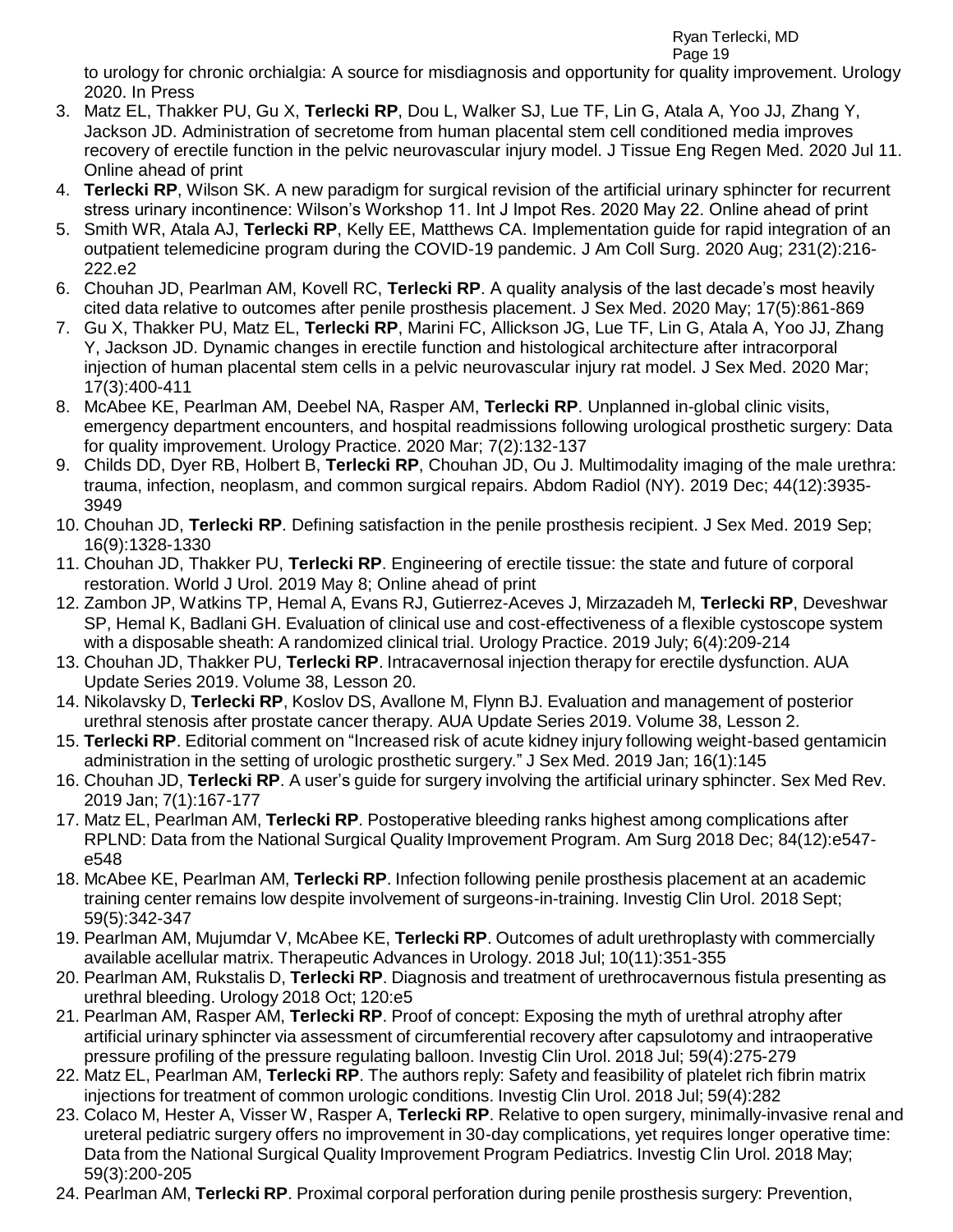recognition, and review of historical and novel management strategies. J Sex Med. 2018 July; 15(7):1055- 1060.

- 25. Matz EL, Zhang Y, Jackson J, **Terlecki RP**, Atala A. Stem cell therapy for erectile dysfunction. Sex Med Rev. 2019 Apr; 7(2):321-328.
- 26. Sandberg JM, Gray I, Kovell RC, Pearlman AM, **Terlecki RP**. An evaluation of the Manufacturer and User Facility Device Experience database that inspired the United States Food and Drug Administration's reclassification of transvaginal mesh. Investig Clin Urol. 2018 Mar; 59(2):126-132
- 27. Matz EL, Pearlman AM, **Terlecki RP**. Safety and feasibility of platelet rich fibrin matrix injections for treatment of common urologic conditions. Investig Clin Urol. 2018 Jan; 59(1):61-65
- 28. **Terlecki RP**, Miller NL, Inman BA. Trends in Urologic Referral Patterns (TURP): A study of community and university urologists in the United States. Urology Practice 2018 Nov; 5(6):480-488.
- 29. Kovell RC, Brooks DC, Haddad DA, **Terlecki RP**. Morbidity associated with urinary diversion in the United States: A contemporary evaluation using the NSQIP database. Urology Practice 2018 Nov; 5(6):466-470.
- 30. Caveney M, Brooks DC, Haddad DA, Kovell RC, **Terlecki RP**. NSQIP indexed complications following TURBT and contemporary financial implications. Urology Practice 2018 Sept; 5(5):391-397.
- 31. Koslov DS, Vilson F, Colaco M, **Terlecki RP**, Evans RJ. Impact of cystectomy with urinary diversion upon tracked receipt of opioid prescriptions among patients with interstitial cystitis/bladder pain syndrome. Urology. 2018 Apr; 114:83-86
- 32. Colaco M, Navarrete RA, MacDonald SM, Stitzel JD, **Terlecki RP**. Nationwide procedural trends for renal trauma management. Ann Surg. 2019 Feb; 269(2):367-369.
- 33. Lange J, **Terlecki RP**. Persistence of open stone surgery in the United States in the 21st century. J Endourol. 2017 Nov; 31(11):1211-1214
- 34. Navarrete R, Cui T, Carson C, **Terlecki RP**. Failure of the inflatable penile prosthesis due to abnormal folding of a low-profile reservoir. A selected case from an overall series and systematic review. Urol Case Reports 2017. Jul 26; 14:56-58
- 35. Peyton CC, Kovell RC, Kim JH, **Terlecki RP**. Patient and patient-partner perspectives of the shared medical appointment for matters related to sexual health. Wake Forest Journal of Science and Medicine. Fall 2017 3(1):80-83
- 36. Colaco MA, Caveney MK, **Terlecki RP**. Performance of adult pyeloplasty relative to endourological management in the era of robotic surgery: Data from the Nationwide Inpatient Sample. Urology Practice. 2018 Mar; 5(2):120-123
- 37. MacDonad S, Colaco MA, **Terlecki RP**. Waves of change: National trends in surgical management of male stress incontinence. Urology 2017 Oct; 108:175-179
- 38. McAbee KE, Rasper AM, **Terlecki RP**. Long term voiding outcomes after adult urethral reconstruction for stricture disease. Curr Bladder Dysfunct Rep 2017 May
- 39. **Terlecki RP**. Washout in penile implant revision surgery. Must we do it? J Sex Med. 2017 Feb: 14(2):179-83
- 40. Rasper AM, **Terlecki RP**. Prostate cancer survivorship: Implementation of survivorship care plans to meet the mandate and enhance urologic practice through collaborative care. Rev Urol. 2016 18(4): 214- 20
- 41. Rasper AM, **Terlecki RP**. Ushering in the era of penile transplantation. Transl Androl Urol 2017 Apr: 6(2):216-221
- 42. Rasper AM, **Terlecki RP**. Management of Gangrenous Conditions with Urologic Involvement: Fournier's Gangrene and Calciphylaxis. AUA Update Series 2017. Lesson 25
- 43. MacDonald S, **Terlecki RP**. Periurethral gland calculus discovered on workup for dyspareunia: A case report and review of the literature. Curr Urol. 2017 Apr: 10(1):55-56
- 44. Vilson F, Colaco MA, Gutierrez-Aceves J, **Terlecki RP**. Factors associated with trial outcomes in the management of nephrolithiasis: A Legal database review. Urology Practice. 2017 Nov; 4(6):473-478
- 45. MacDonald S, Haddad DA, Choi A, Colaco MA, **Terlecki RP**. Anterior urethroplasty has transitioned to an outpatient procedure without serious rise in complications: Data from NSQIP. Urology. 2017 Apr: 102:225-8
- 46. **Terlecki RP**, Rasper AM. Data vs dogma in Peyronie's disease. Int Braz J Urol. 2016 Nov-Dec: 42(6):1058- 61
- 47. MacDonald S, **Terlecki RP**, Costantini E, Badlani G. Complications of transvaginal mesh for pelvic organ prolapse and stress urinary incontinence: Tips for prevention, recognition, and management. Eur Urol Focus. 2016 Aug: 2(3):260-67
- 48. Cui T, Kovell RC, **Terlecki RP**. Is it time to abandon the digital rectal examination? Lessons from the PLCO Cancer Screening Trial and peer-reviewed literature. Curr Med Res Opin. 2016 Jul: 4:1-7
- 49. Vilson F, MacDonald S, **Terlecki RP**. Contemporary management of penile fracture: A urologist's guide. Curr Sex Health Rep. 2016 June: 8(2):91-96
- 50. Brooks DC, Sandberg JM, Christ G, **Terlecki RP**. Development of gene therapy for erectile dysfunction: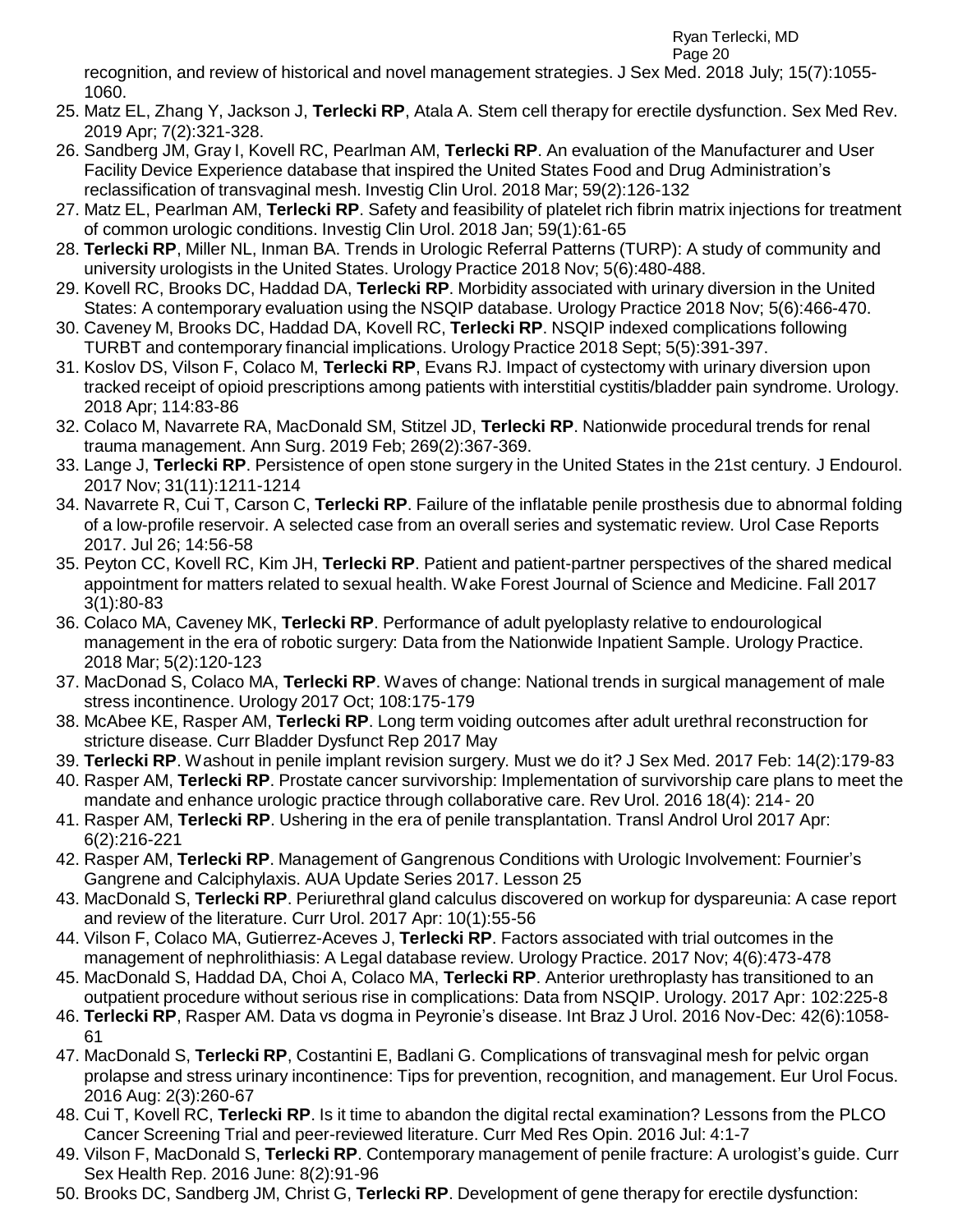Ryan Terlecki, MD

Page 21

Delivery to corpus cavernosa using viral vectors. J Sex Med. 2016 May: 13(5 Supp 1):S8-S9

- 51. Peyton CC, Colaco MA, Kovell RC, Kim JH, **Terlecki RP**. Erectile dysfunction is predictive of endothelial dysfunction in a well visit population. J Urol. 2016 Apr: 195 (4P1):1045-50
- 52. Cui T, **Terlecki RP**. Prevalence of relative deficiencies in testosterone and vitamin B12 among patients referred for chronic orchialgia: Implications for management. AM J Mens Health. 2018 May; 12(3): 608- 611; Epub 2016 Apr 8
- 53. Colaco M, Heavner M, Sunaryo P, **Terlecki RP**. Malpractice litigation and testicular torsion: A legal database review. J Emerg Med. 2015 Dec: 49(6):849-54
- 54. Martinez DR, **Terlecki RP,** Brant WO. The evolution and utility of the Small-Carrion Prosthesis, its impact, and progression to the modern-day malleable penile prosthesis. J Sex Med. 2015 Nov: Suppl 7:423-30
- 55. Cui T, Kovell RC, Brooks DC, **Terlecki RP**. A urologist's guide to ingredients found in top-selling nutraceuticals for men's sexual health. J Sex Med. 2015 Nov: 12(11):2105-17
- 56. Cui T, **Terlecki RP**, Mirzazadeh M. Infrequent reservoir-related complications of urologic prosthetics: A case series and literature review. Sex Med. 2015 Oct: 3(4):334-8
- 57. Kovell RC, **Terlecki RP**. Management Strategies for Post-Prostatectomy Bladder Neck Contractures. Curr Urol Rep. 2015 Sept: 16(9): 536
- 58. Koslov D, Wood KD, Gorbachinsky I, **Terlecki RP**. Adjunctive intralesional antifibrotics following transurethral incision of refractory bladder neck contractures. Int J Urol Nephrol. 2015 May: 3(5):97-100
- 59. Kovell RC, **Terlecki RP**. Ventral inlay buccal mucosal graft urethroplasty: a novel surgical technique for the management of urethral stricture disease. Korean J Urol. 2015 Feb: 56(2):164-7
- 60. **Terlecki RP**. Optimizing Outcomes of Urethroplasty. J Urol. 2014 Sep: 192(3):636-7
- 61. Nikolavsky D, Blakely SA, Knoll P, Hadley DA, Windsperger AP, **Terlecki RP**, Flynn BJ. Open Reconstruction of Recurrent Vesicourethral Anastomotic Stricture after Radical Prostatectomy. Int Urol and Nephrol. 2014 Nov: 46(11): 2147-52
- 62. Sunaryo PL, Colaco M, **Terlecki RP**. Penile Prostheses and the Litigious Patient: A Legal Database Review. J Sex Med. 2014 Oct: 11(10):2589-94
- 63. Cui T, **Terlecki RP**, Atala AA. Tissue engineering in urethral reconstruction. Arch Esp Urol. 2014 Jan- Feb: 67(1): 29-34
- 64. Romero V, Peyton C, Gray I, Hemal A, **Terlecki RP**. Pathology of bladder cancer among diabetic patients undergoing radical cystectomy with a history of pioglitazone (Actos) use. BMC Urol. 2014 Jan 25;14:10
- 65. Lubahn JD, Zhao LC, Scott JF, Hudak SJ, Chee J, **Terlecki RP**, Breyer B, Morey AF. Poor quality of life in patients with urethral stricture treated with intermittent self-dilation. J Urol. 2014 Jan: 191(1):143-7
- 66. Pshak TJ, Nikolavsky D, **Terlecki RP**, Flynn BJ. Is tissue interposition always necessary in transvaginal repair of benign, recurrent vesicovaginal fistulae?. Urology. 2013 Sep: 82(3): 707-12
- 67. Mauck RJ, Hudak SJ, **Terlecki RP**, Morey AF. Central role of Boari bladder flap and downward nephropexy in upper ureteral reconstruction. J Urol. 2011 Oct: 186(4): 1345-9
- 68. **Terlecki RP,** Steele MC, Valadez C, Morey AF. Low yield of early postoperative imaging after anastomotic urethroplasty. Urology. 2011 Aug: 78(2): 450-3
- 69. **Terlecki RP,** Steele MC, Valadez C, Morey AF. Urethral rest: role and rationale in preparation for anterior urethroplasty. Urology. 2011 Jun: 77(6): 1477-81
- 70. **Terlecki RP,** Steele MC, Valadez C, Morey AF. Grafts are unnecessary for proximal bulbar reconstruction. J Urol. 2010 Dec: 184(6): 2395-9
- 71. **Terlecki RP,** Flynn BJ. The use of polypropylene mesh for incontinence and prolapse surgery: Indications for use, technical considerations and management of complications. An AUA Update. AUA Update Series. 2010 Apr: 29(14)
- 72. **Terlecki RP,** Triest JA, Madani SK, Vaishampayan UN. Nephrectomy for metastatic osteosarcoma. Clin Genitourin Cancer. 2008 Sep: 6(2):124-7
- 73. **Terlecki RP**, McLorie GA. The bear paw: a radiologic sign for congenital ureteropelvic junction obstruction. J Pediatr Urol. 2007 Nov: 3(6): 466-8
- 74. **Terlecki RP**, Triest JA. A contemporary evaluation of the auditory hazard of extracorporeal shock wave lithotripsy. Urology. 2007 Nov: 70(5):898-9
- 75. Rajpurkar AD, Bianco FF, Al-Omar O, **Terlecki RP**, Dhabuwala CB. Fate of the retained reservoir after replacement of penile prosthesis. J Urol. 2004 Aug: 172(2): 664-6

Invited Publications (Editorially reviewed):

Book Chapters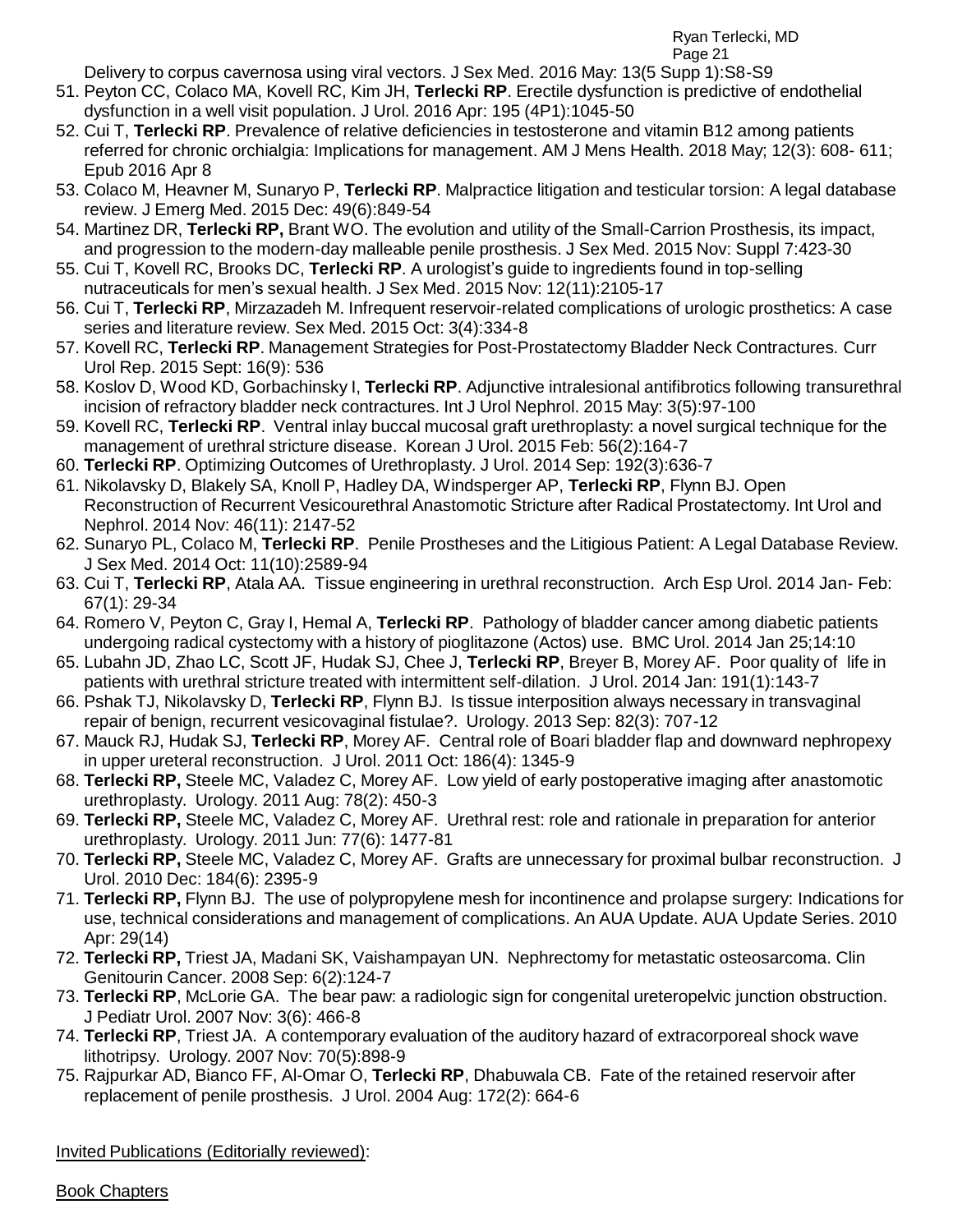1. **Terlecki RP,** Atala AA. Tissue Engineering of the Urethra: The Basics, Current Concepts, and The Future. Advanced Male Urethral and Genital Reconstruction Surgery, 2<sup>nd</sup> ed. (Editors Steven Brandes and Allen Morey. Published 2013)

2. **Terlecki RP,** Atala AA. Tissue Engineering in the Management of Urethral Strictures. The Atlas of Urethroplasty. (Editors Rajesh Gulia and Richard Santucci. Published 2014)

3. Kovell RC, **Terlecki RP**. Male Urethral Sling. Ch 103 Hinman's Atlas of Urologic Surgery, 4 th ed. pp 762-766 (Editors Joseph A. Smith, Jr., Stuart S. Howards, Glenn M. Preminger, and Roger M. Dmochowski. Published 2017)

4. MacDonald S, Kovell RC, Tortora J, **Terlecki RP**. Endoscopic Management of Bladder Neck Contracture Following Radical Prostatectomy. Ch 159 Smith's Textbook of Endourology, 4<sup>th</sup> ed. (Editors Arthur Smith, Glenn Preminger, Louis Kavoussi, and Gopal Badlani. Published 2019)

## Electronic Media:

1. Santucci RA, **Terlecki RP**, Choe JM, Kim H. Phimosis, adult circumcision and buried penis. <http://www.emedicine.com/med/topic2859.htm> eMedicine Journal, August 15 2006, Vol 7 (8)

2. Santucci RA, **Terlecki RP**. Phimosis, adult circumcision and buried penis. eMedicine from Web MD.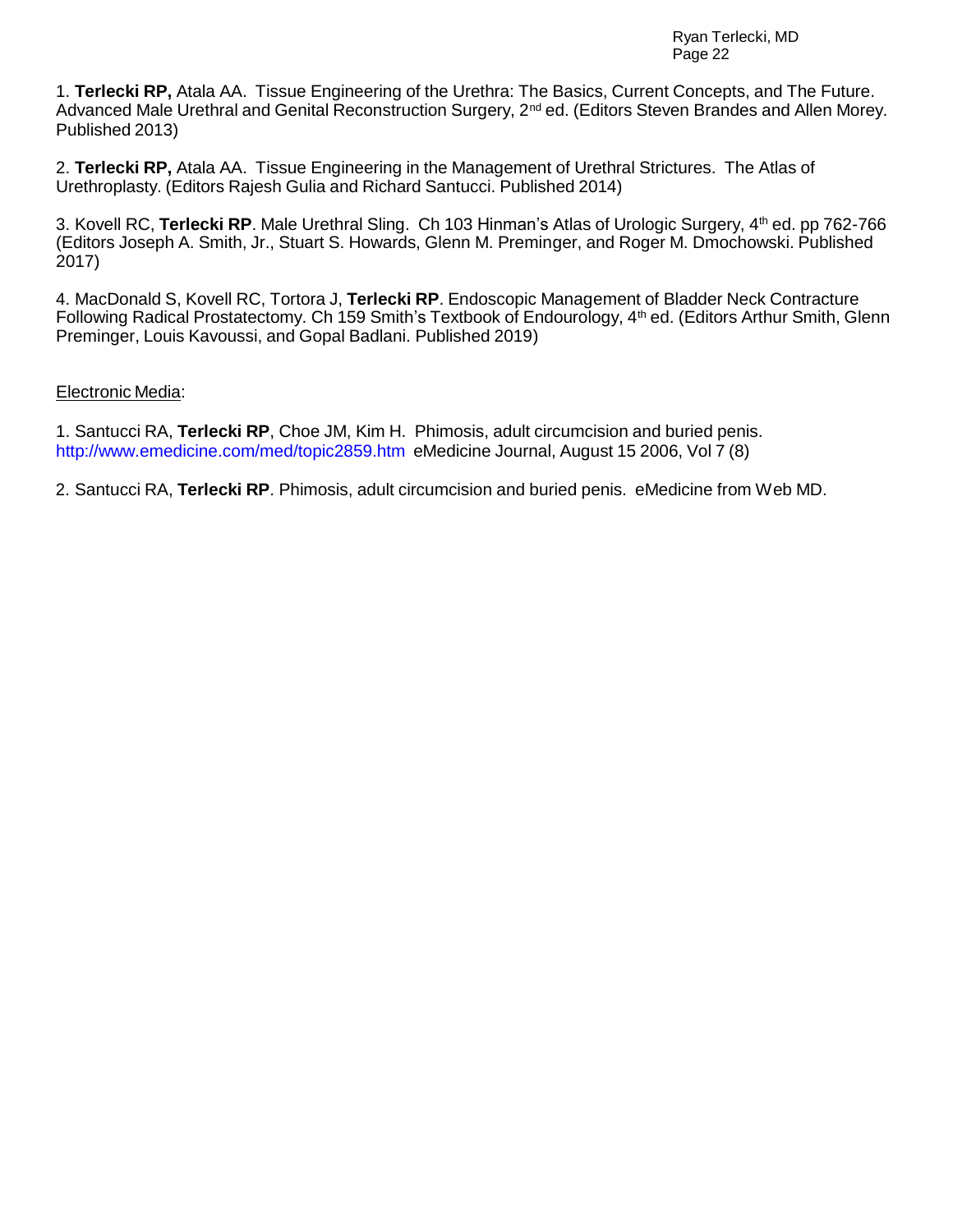Updated April 15, 2009. Available at: <http://emedicine.medscape.com/article/442617-overview>

3. **Terlecki RP,** Santucci RA. Phimosis, adult circumcision and buried penis. eMedicine from Web MD. Updated August 15, 2011. Available at: <http://emedicine.medscape.com/article/442617-overview>

4. **Terlecki RP,** Santucci RA. Phimosis, adult circumcision and buried penis. eMedicine from Web MD. Updated March 29, 2013. Available at: <http://emedicine.medscape.com/article/442617-overview>

5. Santucci RA, **Terlecki RP**, Choe JM, Battino BS. Testicular Trauma <http://www.emedicine.com/med/topic2873.htm> eMedicine Journal, June 29 2006, Vol 7 (3)

6. Santucci RA, **Terlecki RP**. Testicular Trauma. eMedicine from Web MD. Updated April 22, 2009. Available at:<http://emedicine.medscape.com/article/441362-overview>

7. **Terlecki RP,** Santucci RA. Testicular Trauma. eMedicine from Web MD. Updated August 15, 2011. Available at: <http://emedicine.medscape.com/article/441362-overview>

8. **Terlecki RP,** Santucci RA. Testicular Trauma. eMedicine from Web MD. Updated March 29, 2013. Available at: <http://emedicine.medscape.com/article/441362-overview>

9. **Terlecki RP,** Santucci RA. Testicular Trauma. eMedicine from Web MD. Updated June 26, 2017. Available at: <http://emedicine.medscape.com/article/441362-overview>

10. Pearlman AM, **Terlecki RP**. Tips and tricks of penoscrotal IPP. VJPU 2018. Lisbon (s10-03); 2:121

11. Pearlman AM, **Terlecki RP**. Subcuff capsulotomy and pressure regulating balloon interrogation: Dispelling urethral atrophy during artificial urinary sphincter revision for recurrent incontinence. VJPU 2018. Lisbon (s2- 10); 2:134

12. **Terlecki RP,** Santucci RA. Phimosis, adult circumcision and buried penis. eMedicine from Web MD. Updated December 15, 2018. Available at: <http://emedicine.medscape.com/article/442617-overview>

13. **Terlecki RP,** Santucci RA. Testicular Trauma. eMedicine from Web MD. Updated September 16, 2019. Available at: <http://emedicine.medscape.com/article/441362-overview>

14. Chouhan JD, **Terlecki RP**. Techniques of local anesthesia for prostate procedures and biopsies. eMedicine from Web MD. Updated May 30, 2019. Available at: <https://emedicine.medscape.com/article/459599-overview>

15. **Terlecki RP**, Scarberry KA, Matz EL, Thomas G. Cystoscopy with wire-guided urethral catheter placement: A step-by-step tutorial. AUA Core Curriculum. <https://university.auanet.org/mobileapps/auauapp/video.cfm?vimeoid=357829431>

16. **Terlecki RP**. Age-associated sexual dysfunctions in men. ISSM University. Jul 3, 2020. [https://issm.university/issm/2020/elearning-curriculum-2020/304564/ryan.terlecki.age](https://issm.university/issm/2020/elearning-curriculum-2020/304564/ryan.terlecki.age-associated.sexual.dysfunctions.in.men.html?f=menu%3D13%2Abrowseby%3D8%2Asortby%3D2%2Alabel%3D18871)[associated.sexual.dysfunctions.in.men.html?f=menu%3D13%2Abrowseby%3D8%2Asortby%3D2%2Al](https://issm.university/issm/2020/elearning-curriculum-2020/304564/ryan.terlecki.age-associated.sexual.dysfunctions.in.men.html?f=menu%3D13%2Abrowseby%3D8%2Asortby%3D2%2Alabel%3D18871) [abel%3D18871](https://issm.university/issm/2020/elearning-curriculum-2020/304564/ryan.terlecki.age-associated.sexual.dysfunctions.in.men.html?f=menu%3D13%2Abrowseby%3D8%2Asortby%3D2%2Alabel%3D18871)

#### Audio Publications:

1. **Terlecki RP**. The diminished libido. Audio-Digest Urology, Vol 36, Issue 7. April 7, 2013.

2. **Terlecki RP**. Urethral strictures and reconstruction: state of the art. Audio-Digest Urology, Vol 35, Issue 4. February 21, 2012.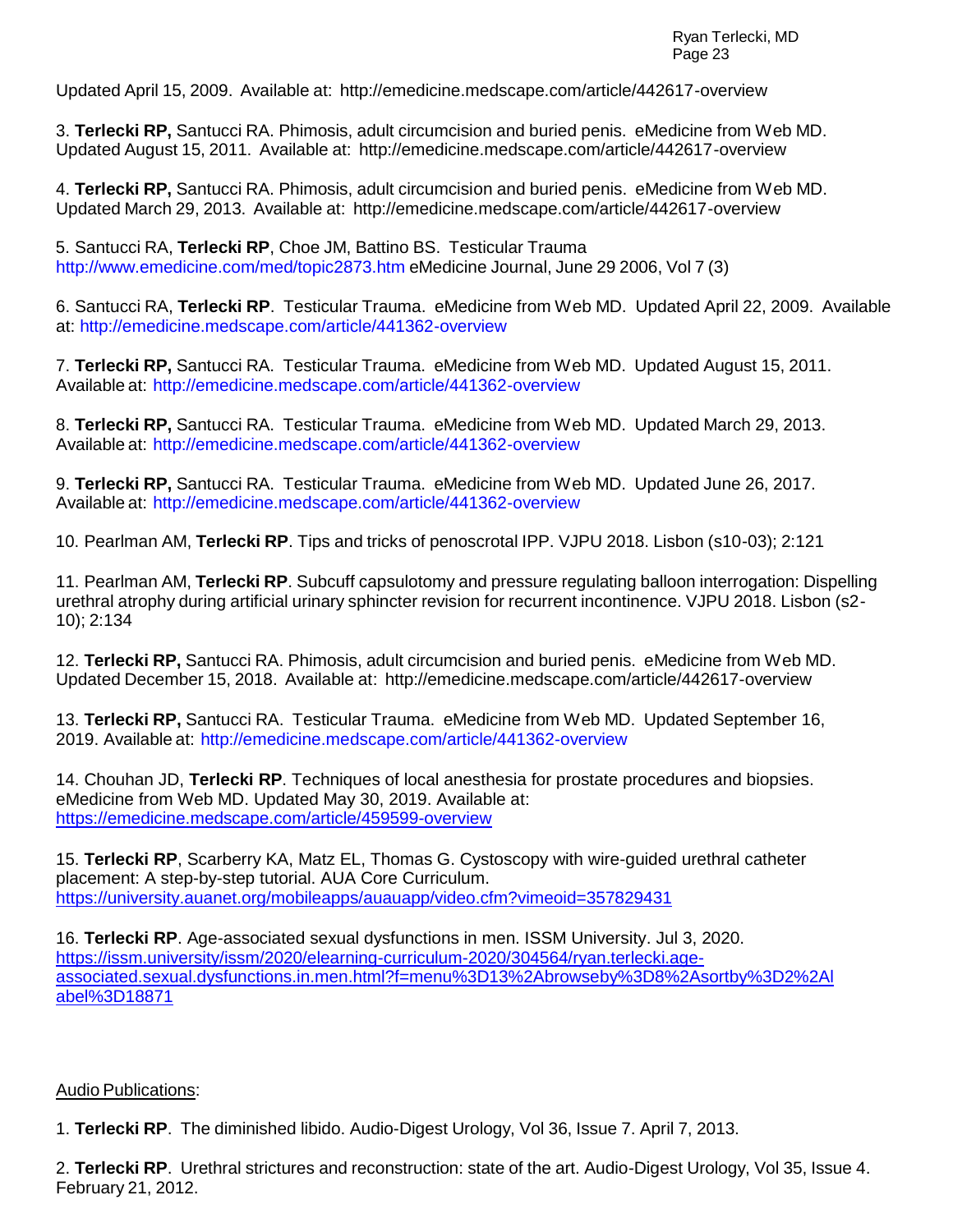3. **Terlecki RP**. Managing complications of penile prostheses. Audio-Digest Urology, Vol 35, Issue 4. February 21, 2012.

4. **Terlecki RP**. Prostate cancer survivorship. Audio-Digest Urology, Vol 41, Issue 14. July 21, 2018

5. **Terlecki RP**. Cell-based therapies for erectile dysfunction. Audio-Digest Urology, Vol 42, Issue 8. April 21, 2019

6. **Terlecki RP**. Novel therapeutics in male genital reconstruction. Audio-Digest Urology, Vol 42, Issue 8. April 21, 2019

7. **Terlecki RP**. Guidelines on Urotrauma. Audio-Digest Urology, Vol 42, Issue 10. May 21, 2019

8. **Terlecki RP**. Conquering Burnout. Audio-Digest Urology, Vol 42, Issue 13. July 7, 2019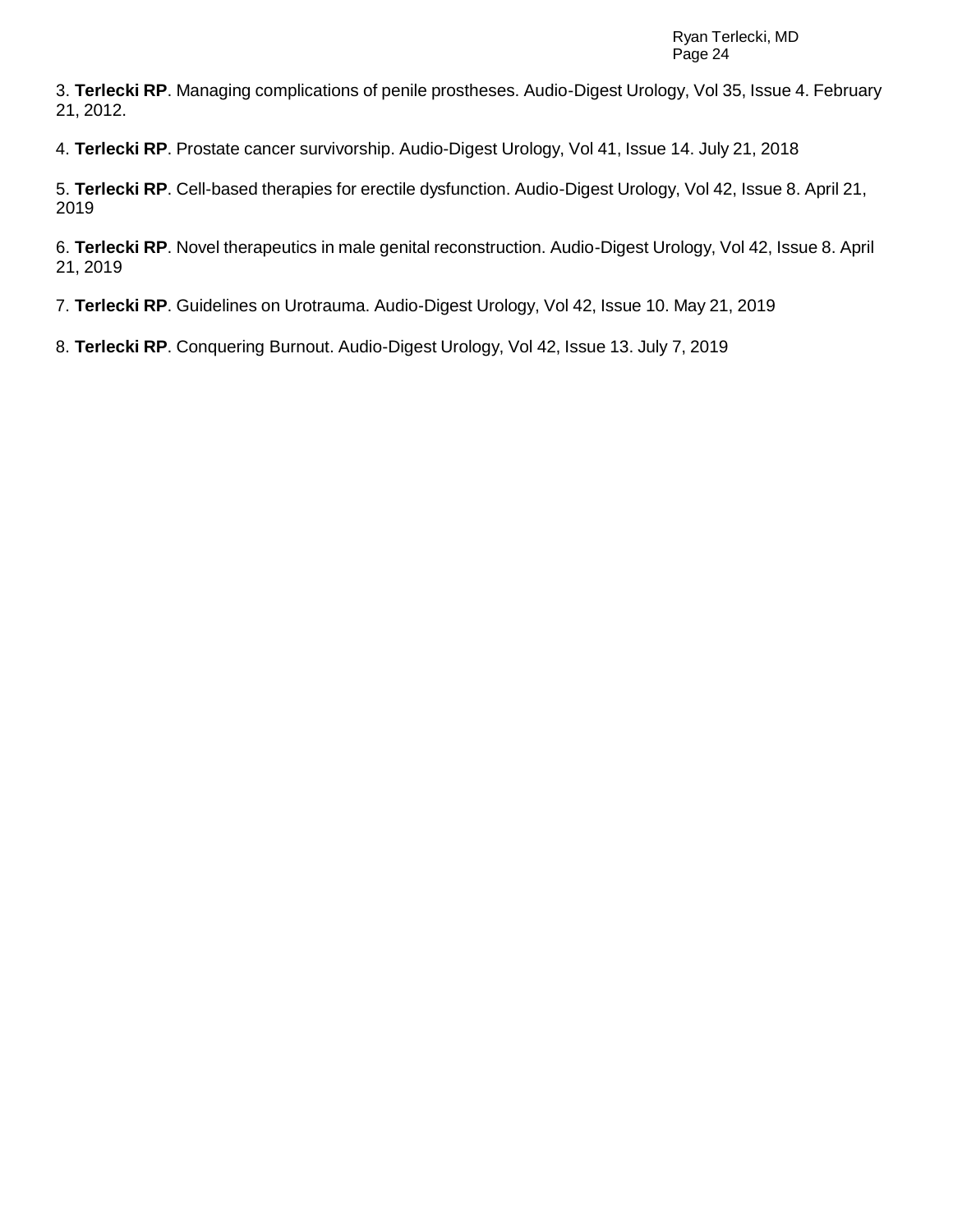### Miscellaneous Publications:

- 1. **Terlecki RP**. Take Home Messages in Sexual Function/Dysfunction. Urology Times. July 2016: 44(8):21-26
- 2. **Terlecki RP**. Re: Outcome of Surgical Management of Urethral Stricture Following Hypospadias Repair. August, 2019. https://www.practiceupdate.com/content/outcome-of-surgical-management-of-urethralstricture-following-hypospadias-repair/86261/65/3/1

### Abstracts/Scientific exhibits/Presentations at national meetings:

1. Gassert M, **Terlecki RP**, Cowan MM. Inhibition of Bacterial Adhesion by a Potato Extract and Implications for Plant Antimicrobial Screening. Abstract presentation, 2000 American Society for Microbiology Meeting

2. **Terlecki RP**, Triest JA. A contemporary evaluation of the auditory hazard of extracorporeal shock wave lithotripsy. (Podium presentation NCS AUA 2007)

3. **Terlecki RP**, McLorie GA. The bear paw sign as a means to teach sonographic recognition of congenital ureteropelvic junction obstruction. (Podium presentation NCS AUA 2007)

4. **Terlecki RP**, Broghammer JA, John TT, Dhabuwala CB. Prospective clinical trial of intermittent surgical field irrigation with a solution of rifampin and gentamicin during penile prosthesis implantation. (Podium presentation NCS AUA 2007)

5. **Terlecki RP**, Broghammer JA, Cher ML. Prospective quality of life assessment following third generation cryotherapy for primary and recurrent prostate cancer. (Podium presentation MCACS 2007, NCS AUA 2007)

6. **Terlecki RP**, Rosen PA, Triest JA, Pontes JE. Trends in preoperative Prostate-Specific-Antigen (PSA) among lymph node positive prostate cancer patients throughout the PSA era. (Poster presentation at 1<sup>st</sup> World Congress of Controversies in Urology)

7. **Terlecki RP,** Liss ZJ, Bock CH, Heath MA, Pontes JE. Radical prostatectomy as monotherapy or as part of multimodal management of high-grade prostate cancer with 10 year minimum follow-up. (Podium presentation at 1 st World Congress of Controversies in Urology (CURY), accepted for poster presentation for 2008 AUA annual meeting and 2008 EAU annual congress; European Urology 2008; 7(3):100; Journal of Urology 2008; 179 (4):652)

8. **Terlecki RP,** Olsen TM, Triest JA. Antibacterial activity of hydrophilic ureteral stents following immersion in antibiotic solutions. (Podium presentation at the NCS AUA 82<sup>nd</sup> Annual Meeting 2008, Chicago IL, Abstract #10. Canadian Journal of Urology 2008;15(5):4293)

9. **Terlecki RP,** Pshak TJ, Flynn BJ. Outpatient repair of recurrent vesicovaginal fistula via a transvaginal approach. (Moderated poster presentation at the SUFU 2009 Winter Meeting, Poster #29, Neurourology and Urodynamics 2009; 28(2):130)

10. **Terlecki RP,** Pshak TJ, Flynn BJ. Vaginal wall erosion of polypropylene mesh following anterior prolapse repair comparing single versus double layer vaginal wall closure. (Podium presentation, South Central Section of the AUA, Inc, Scottsdale AZ, October 15, 2009; Oral poster presentation, American Urogynecology Society Meeting, Hollywood FL, September 24-26,2009, Journal of Pelvic Medicine and Surgery 2009; 15(5):277)

11. **Terlecki RP,** Flynn BJ. Reconstruction of the obliterated outlet following open, laparoscopic, and roboticassisted radical prostatectomy. (Podium presentation, South Central Section of the AUA, Inc, Scottsdale AZ, October 17, 2009)

12. **Terlecki RP,** Pshak TJ, Flynn BJ. Outcome analysis of transvaginal repair of primary versus recurrent vesicovaginal fistulas. (Podium presentation, South Central Section of the AUA, Inc, Scottsdale AZ, October 17, 2009)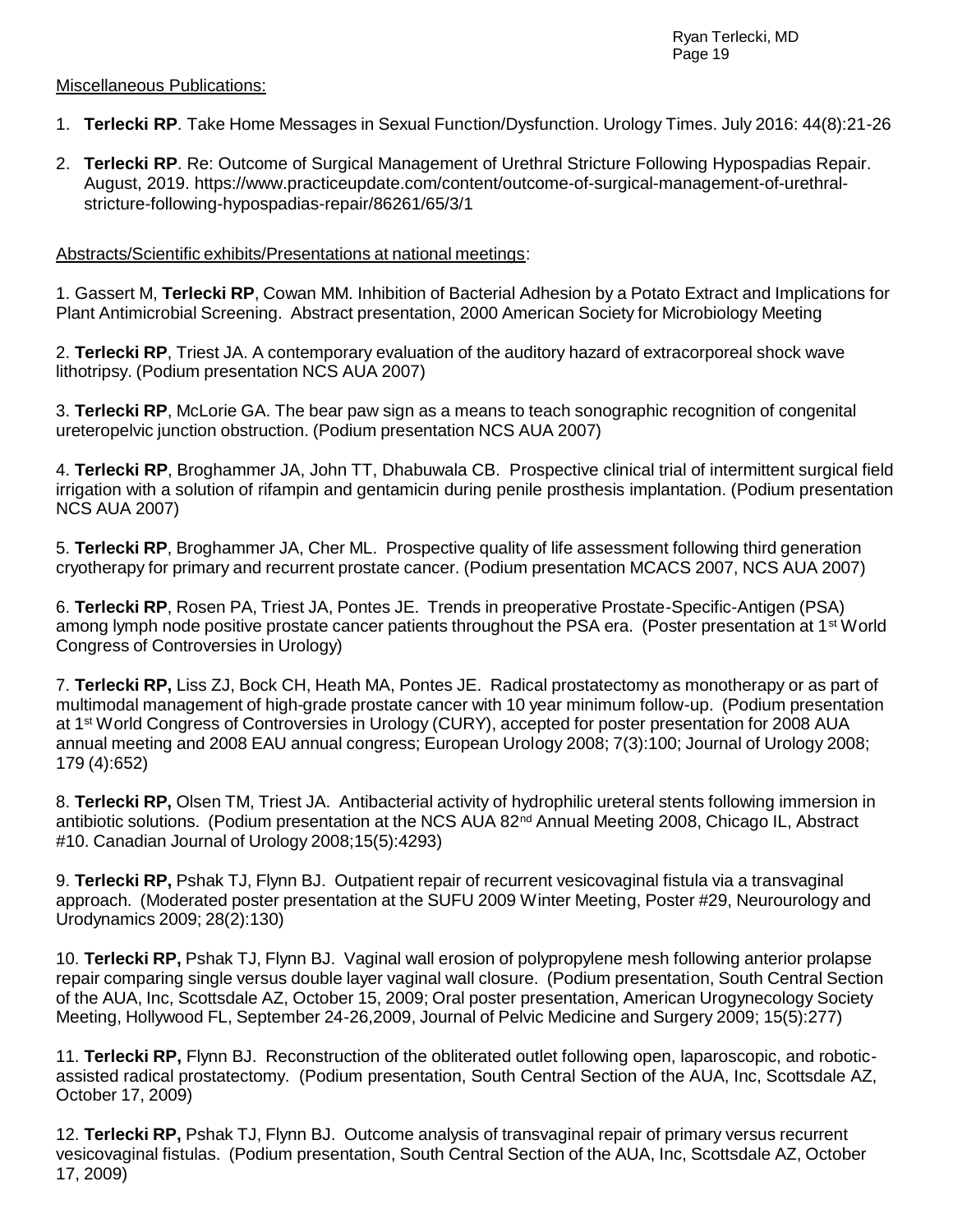13. **Terlecki RP,** Pshak TJ, Flynn BJ. Efficacy and complications of TVT-Secur in the management of stress urinary incontinence. (Podium presentation, South Central Section of the AUA, Inc, Scottsdale AZ, October 15, 2009; Poster presentation, American Urogynecology Society Meeting, Hollywood FL, September 24-26,2009, Journal of Pelvic Medicine and Surgery 2009; 15(5):359-60)

14. **Terlecki RP,** Steele MC, Valadez C, Morey AF. Grafts are unnecessary for proximal bulbar reconstruction.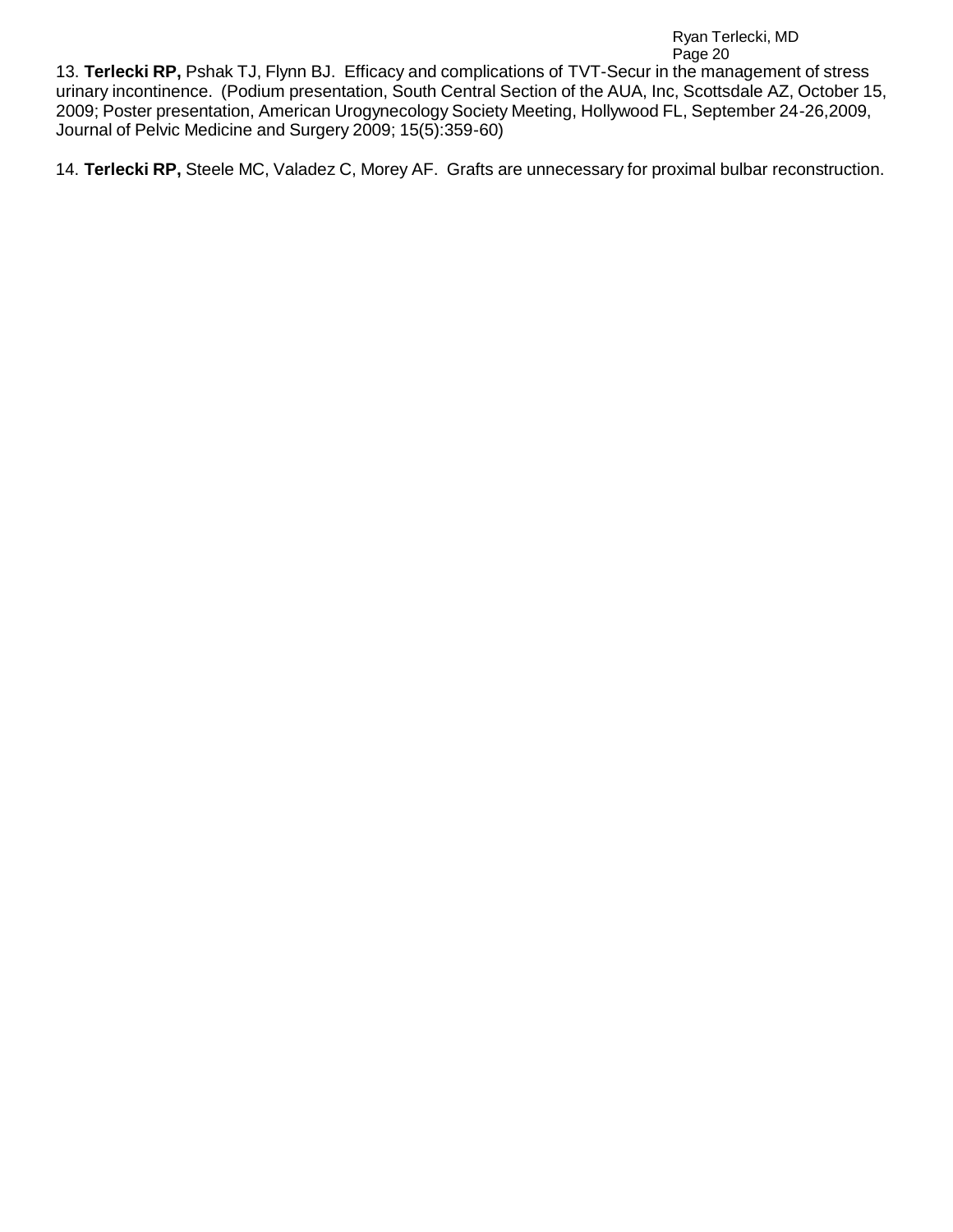(Moderated poster presentation, Annual Meeting of the AUA, Inc, San Francisco, CA, May 31, 2010; Journal of Urology 2010; 183(4) Supplement: e472)

15. **Terlecki RP,** Steele MC, Valadez C, Morey AF. Urethral rest promotes identification of resectable stricture segments during anterior urethral reconstruction. (Podium presentation, Annual Meeting of the AUA, Inc, San Francisco, CA, May 29, 2010; Journal of Urology 2010; 183(4) Supplement: e24; Poster presentation, Annual Meeting of the SESAUA, New Orleans, LA, March 2011)

16. **Terlecki RP,** Steele MC, Valadez C, Morey AF. Postoperative imaging is unnecessary after anastomotic urethroplasty. (Podium presentation, Annual Meeting of the AUA, Inc, San Francisco, CA, May 29, 2010; Journal of Urology 2010; 183(4) Supplement: e14; Podium presentation, Annual Meeting of the SESAUA, New Orleans, LA, March 2011)

17. Mauck RJ, **Terlecki RP**, Morey AF. Central role of Boari bladder flap and downward nephropexy in upper ureteral reconstruction. (Poster presentation, Annual Meeting of the SESAUA, New Orleans, LA, March 2011)

18. **Terlecki RP**, Romero V, Peyton C, Gray I, Hemal A. Pathology of bladder cancer among diabetic patients undergoing radical cystectomy with a history of pioglitazone (Actos) use. (Moderated poster presentation, 1<sup>st</sup> Friends of Israel Urologic Symposium, Tel Aviv, Israel, July 2012)

19. Peyton CC, Kim JH, **Terlecki RP**. The Shared Medical Appointment (SMA) for erectile dysfunction: Query of patient and partner satisfaction. (Podium presentation, Annual Meeting of the SESAUA, Williamsburg, VA, March 2013

20. Koslov DS, Wood KD, Gorbachinsky I, King C, Hood B, **Terlecki RP**. Extracellular matrix versus buccal mucosa graft in urethral stricture repair (Moderated poster presentation, Annual Meeting of the AUA, Inc, San Diego, CA, May 2013)

21. Koslov DS, Wood KD, Gorbachinsky I, King C, **Terlecki RP**. Treatment of bladder neck contractures with multiple immunologic modulators. (Moderated poster presentation, Annual Meeting of the AUA, Inc, San Diego, CA, May 2013; Poster presentation, Annual Meeting of the Society for Urodynamics and Female Urology, Las Vegas, NV, March 2013)

22. Lubahn JD, Zhao LC, Hudak SJ, Chee J, **Terlecki RP**, Breyer BN, Morey AF. Intermittent self catheterization for urethral strictures is associated with poor quality of life. (Podium presentation, Annual Meeting of the AUA, Inc, San Diego, CA, May 2013)

23. Cui T, **Terlecki RP**. Incidence of relative deficiencies in testosterone and vitamin B-12 among patients referred for chronic orchialgia: implications for management. (Poster presentation, Men's Health World Congress, Arlington, VA, December 2013; Podium presentation, Annual Meeting of the SESAUA, Hollywood, FL, March 2014)

24. Patel M, **Terlecki RP**. Urologic applications of platelet rich plasma: Patient perceived outcomes and adverse events. (Poster presentation, Men's Health World Congress, Arlington, VA, December 2013; Poster presentation, Annual Meeting of the SESAUA, Hollywood, FL, March 2014; Poster presentation, Friends of Israel Urologic Symposium, Tel Aviv, Israel, July 2014)

25. Cui T, **Terlecki RP**. Failure of the inflatable penile prosthesis due to abnormal folding of a low-pressure reservoir. (Poster presentation, Men's Health World Congress, Arlington, VA, December 2013)

26. Cui T, Mirzazadeh M, **Terlecki RP**. Infrequent complications associated with reservoirs of urologic prostheses: A case series and literature review. (Poster presentation, Men's Health World Congress, Arlington, VA, December 2013)

27. Brooks DC, Haddad DA, Kovell RC, **Terlecki RP**. Perioperative outcomes of transurethral resection of bladder tumors using the National Surgical Quality Improvement Program (NSQIP) database. (Poster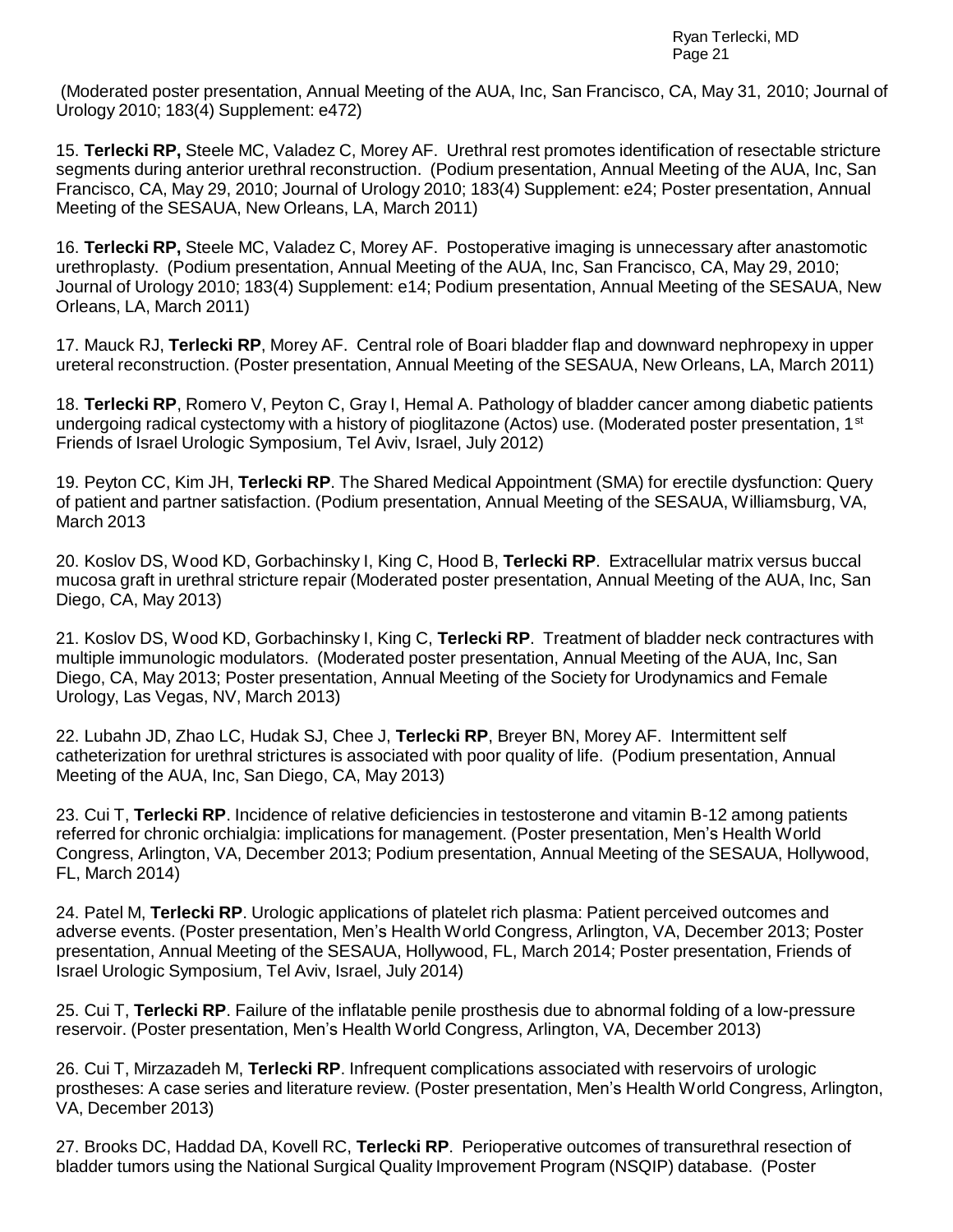presentation, Annual Meeting of the AUA, Inc, New Orleans, LA, May 2015)

28. Cui T, Kovell RC, Brooks DC, **Terlecki RP**. Does digital rectal examination provide additional value in the era of PSA screening?: Lessons from the PLCO study. (Poster presentation, Annual Meeting of the AUA, Inc, New Orleans, LA, May 2015)

29. Colaco MA, Heavner MG, Sunyaro PL, **Terlecki RP**. Predisposing factors and outcomes of malpractice litigation for cases of testicular torsion: A legal database review. (Poster presentation, Annual Meeting of the AUA, Inc, New Orleans, LA, May 2015)

30. Peyton C, Kovell RC, Kim J, **Terlecki RP**. Endothelial dysfunction detected by peripheral arterial tonometry is more prevalent in men with erectile dysfunction. (Poster presentation, Annual Meeting of the AUA, Inc, New Orleans, LA, May 2015; **Best Poster Award**)

31. Kovell RC, Brooks DC, Haddad DA, Aboumohamed AA, **Terlecki RP**. Analysis of perioperative outcomes for procedures involving urinary diversion using the National Surgical Quality Improvement Program (NSQIP) database. (Podium presentation, Annual Meeting of the AUA, Inc, New Orleans, LA, May 2015)

32. Kovell RC, Aboumohamed AA, McKenzie P, **Terlecki RP**. Inflatable penile prosthesis removal and replacement with corporal reconstruction. (Video presentation, Annual Meeting of the AUA, Inc, New Orleans, LA, May 2015)

33. Colaco MA, MacDonald S, **Terlecki RP**. Is the gold standard shifting? National trends in anti-incontinence surgery for men based on the national inpatient sample. (Podium presentation, Annual Meeting of the SESAUA, Nashville, TN, March 2016; Podium presentation, Annual Meeting of the AUA, Inc, San Diego, CA, May 2016)

34. **Terlecki RP**, McCammon K, Zuckerman J, Flynn BJ, Broghammer J, Badlani G, Colaco MA. Perineal fixation is inferior to purely transobturator placement of male sling: Multicenter study of surgical escalation. (Poster presentation, Annual Meeting of the AUA, Inc, San Diego, CA, May 2016)

35. Cassim F, **Terlecki RP**, Du Toit K, Lazarus J, Van Der Merwe A, Anderson D. Unlike American men, black African men rarely develop testicular cancer: Data from South Africa. (Poster presentation, Annual Meeting of the AUA, Inc, San Diego, CA, May 2016)

36. Colaco MA, MacDonald S, **Terlecki RP**. Surge in adult pyeloplasty: Meeting patient need or maximizing robot utilization. (Podium presentation, Annual Meeting of the AUA, Inc, San Diego, CA, May 2016)

37. MacDonald S, Haddad D, Colaco MA, **Terlecki RP**. Anterior urethroplasty has transitioned to an outpatient procedure, but with increased complications: Data from NSQIP. (Poster presentation, Annual Meeting of the AUA, Inc, San Diego, CA, May 2016)

38. Colaco MA, MacDonald S, **Terlecki RP**. The disappearance of surgical management of renal trauma: Implications for surgeon training based on data from the National Trauma Data Bank (NTDB). (Podium presentation, American College of Surgeons Clinical Congress, Washington D.C., October 2016; JACS 2016 Oct; 223(4):e59-e60)

39. McAbee K, Rasper AM, Peak T, **Terlecki RP**. Unplanned in-global clinic visits, emergency department encounters, and hospital readmissions following urologic prosthetic surgery: Data for quality improvement. (Podium presentation, Annual Meeting of the SESAUA, Inc, Austin, TX, March 2017)

40. Koslov D, Vilson D, Rasper A, Colaco M, Evans R, **Terlecki RP**. Impact of cystectomy and urinary diversion upon long-term narcotic usage among patients with interstitial cystitis/bladder pain syndrome: Institutional data cross-referenced with a statewide tracking system. (Podium presentation, Annual Meeting of the AUA, Boston, MA, May 2017)

41. McAbee KE, Rasper AM, **Terlecki RP**. Fear of postoperative infection following placement of inflatable penile prosthesis at an academic training center is unwarranted: Data from a single surgeon series.(Podium presentation,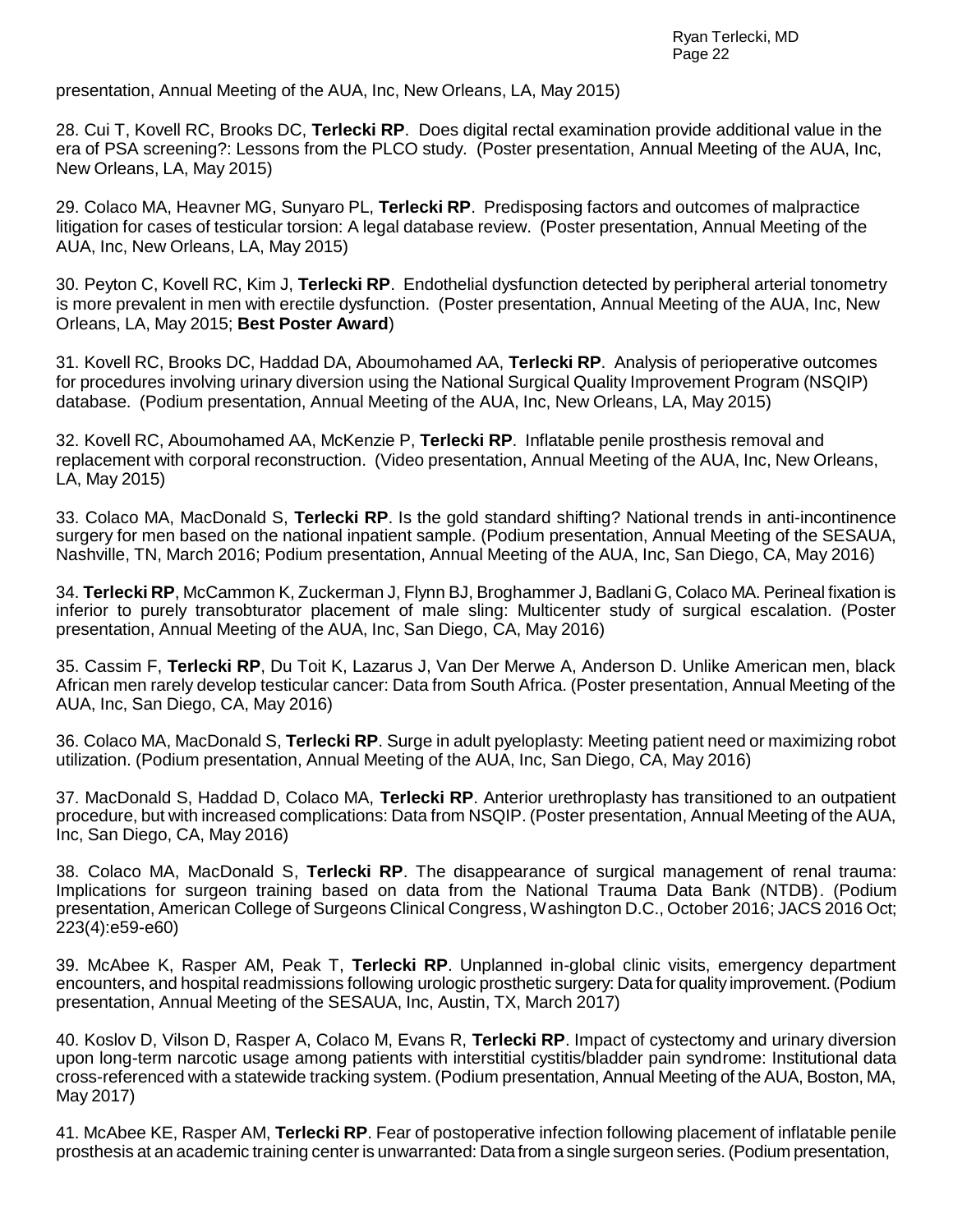Annual Meeting of the AUA, Boston, MA, May 2017)

42. Watkins T, Zambon J, Hemal A, Evans R, **Terlecki RP**, Gutierrez J, Mirzazadeh M, Badlani G. Prospective randomized trial comparing endosheath with visera elite system for clinical use & improved cost-effectiveness. (Moderated poster presentation, Annual Meeting of the AUA, Boston, MA, May 2017)

43. Zambon J, Ju YM, Williams K, **Terlecki RP**, Somara S, Baume A, Dean A, Jackson J, Allickson J, Yoo J, Atala A. Engineering of corporal tissue constructs using non-human primate corpus cavernosal smooth muscle and endothelial cells for clinical application. (Podium presentation, Annual Meeting of the AUA, Boston, MA, May2017)

44. Colaco M, MacDonald S, **Terlecki RP**. Nonoperative management has significantly increased for both blunt and penetrating renal trauma: Data from the National Trauma Data Bank. (Podium presentation, Annual Meeting of the AUA, Boston, MA, May 2017)

45. Lange J, Terlecki RP. The persistence of open stone surgery in the United States in the 21<sup>st</sup> century. (Moderated poster presentation, Annual Meeting of the AUA, Boston, MA, May 2017)

46. Rasper AM, McAbee KE, Colaco M, **Terlecki RP**. Trend in volume of urologic prosthetic surgery after initiation of prostate cancer survivorship program. (Podium presentation, American College of Surgeons Clinical Congress Oct 2017; JACS 2017 Oct; 225(4): S210-S211

47. McAbee KE, Rasper AM, Colaco M, **Terlecki RP**. Racial disparities among men undergoing anatomic restoration with urologic prosthetics. (Podium presentation, American College of Surgeons Clinical Congress Oct 2017; JACS 2017 Oct; 225(4): S208

48. Colaco M, Hester AG, Rasper AM, **Terlecki RP**. Relative to an open approach, minimally invasive pediatric renal surgery offers no significant improvement in 30-day complications: Data from the pediatric national surgical quality improvement program. (Podium presentation, American College of Surgeons Clinical Congress Oct 2017; JACS 2017 Oct; 225(4): S209

49. Hester AG, Colaco M, Rasper AM, **Terlecki RP**. Despite increased operative time and younger patient age, increasingly complex hypospadias repair is not associated with increase in postoperative complications: A pediatric national surgical quality improvement program database review. (Podium presentation, American College of Surgeons Clinical Congress Oct 2017; JACS 2017 Oct; 225(4): S206-S207

50. McAbee KE, Edgar L, Rasper AM, Tatter S, **Terlecki RP**. Incidence of prostate cancer in men on testosterone replacement therapy after resection of pituitary adenomas: No increased risk on long-term follow-up. (Podium presentation, American College of Surgeons Clinical Congress Oct 2017; JACS 2017 Oct; 225(4): S207

51. Hester AG, Colaco M, Rasper AM, **Terlecki RP**. Compared to open surgery, laparoscopic ureteral reconstruction in pediatric patients offers no improvement in 30-day complications, yet requires longer operative time: Data from the pediatric national surgical quality improvement program. (Podium presentation, American College of Surgeons Clinical Congress Oct 2017; JACS 2017 Oct; 225(4): S206

52. McAbee KE, Robey C, **Terlecki RP**. Characterizing unplanned in-global healthcare utilization after surgery for BPH. (Poster presentation, Annual Meeting of the SESAUA, Orlando, FL, March 2018)

53. Matz E, Dou L, Shu F, Paxton J, Long T, Pearlman AM, Mutkus L, Marini F, Yoo J, **Terlecki RP**, Atala A, Jackson J, Zhang Y. Non-invasive cell tracking in stem cell therapy for erectile dysfunction. (Poster presentation, Annual Meeting of the SESAUA, Orlando, FL, March 2018)

54. Pearlman AM, **Terlecki RP**. Tips and tricks of penoscrotal IPP. (Video presentation, 2018 ISSMWorld Meeting on Sexual Medicine, Lisbon, Portugal)

55. Pearlman AM, **Terlecki RP**. Subcuff capsulotomy and pressure regulating balloon interrogation: Dispelling urethral atrophy during artificial urinary sphincter revision for recurrent incontinence. (Video presentation, 2018 ISSM World Meeting on Sexual Medicine, Lisbon, Portugal)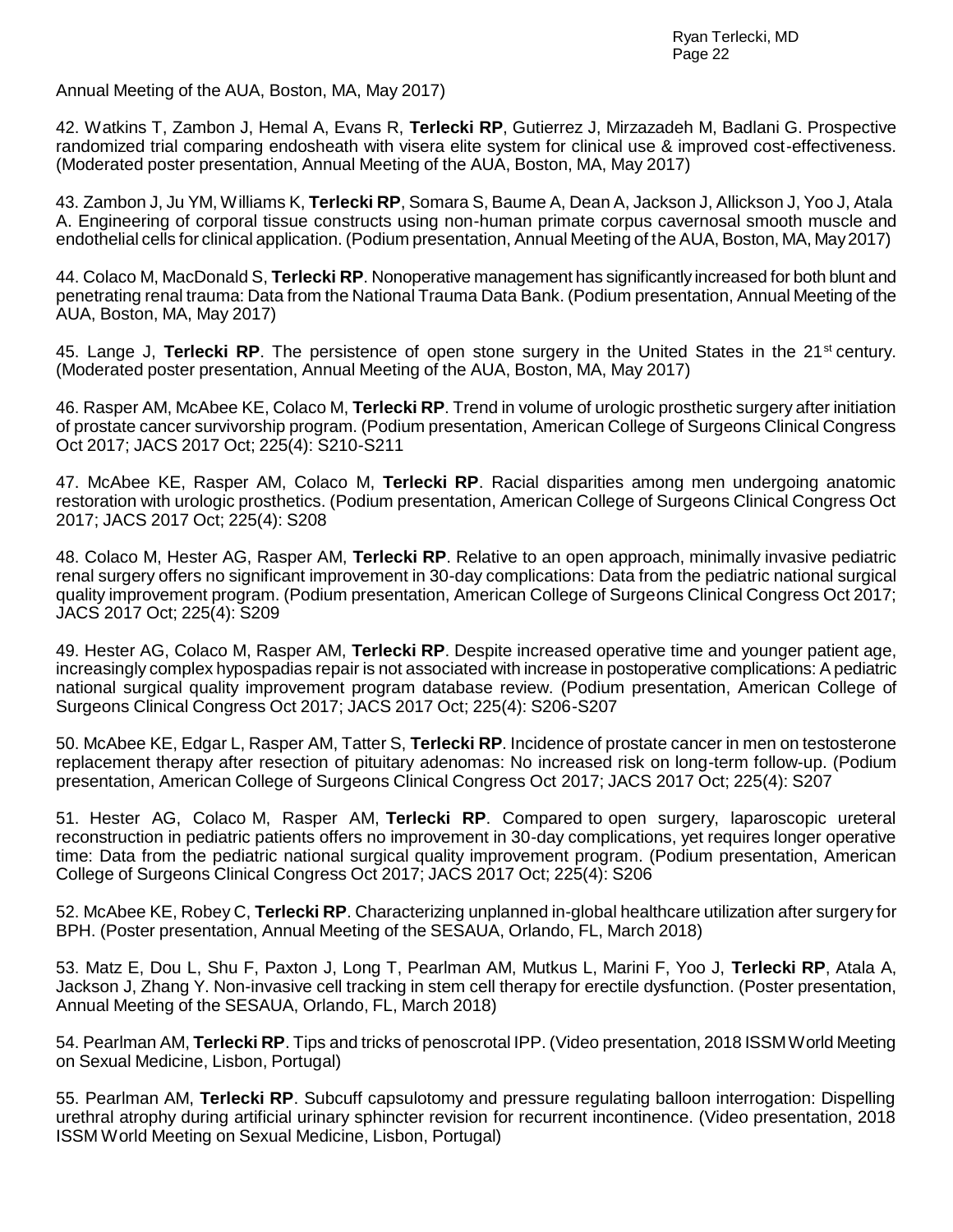56. Matz E, Pearlman AM, **Terlecki, RP**. Safety and feasibility of platelet rich fibrin matrix injections for treatment of common urologic conditions. (Podium presentation, Annual Meeting of the SESAUA, Orlando, FL, March 2018)

57. Pearlman AM, Rasper AM, **Terlecki RP**. Exposing the myth of urethral atrophy as etiology of recurrent incontinence after artificial urinary sphincter: The role of capsulotomy with intraoperative pressure profiling of the pressure regulating balloon. (Podium presentation, Annual Meeting of the AUA, San Francisco, CA, May 2018)

58. Matz EL, Dou L, Shu F, Gu X, **Terlecki RP**, Paxton J, Long T, Mutkus L, Marini F, Yoo J, Atala A, Jackson J. Non-invasive, dual-labeling technology for cell tracking in stem cell therapy for erectile dysfunction. (Moderated poster presentation, Annual Meeting of the AUA, San Francisco, CA, May 2018)

59. Pearlman AM, **Terlecki RP**. Subcuff capsulotomy and pressure regulating balloon interrogation: Dispelling urethral atrophy during artificial urinary sphincter revision for recurrent incontinence. (Video 11-06, Annual Meeting of the AUA, San Francisco, CA, May 2018)

60. **Terlecki RP**. Surgical techniques: Tips & tricks: Replacement and revision of the artificial urinary sphincter. (Plenary Session, Annual Meeting of the AUA, San Francisco, CA, May 2018)

61. Somara S, Burnette T, Sangha N, Creahan L, Abraha T, Krupp K, Stewart T, Westendorf T, Damratoski B, Hinshaw L, Meinecke T, Hickerson D, Wilkins-Port C, **Terlecki RP**, Yoo J, Atala A, Allickson J, Jackson J. Clinical translation of engineered penile tissue for battlefield injury. (Podium presentation, Annual Meeting of the SESAUA, Phoenix, AZ, March 2019)

62. Matz EL, Gu X, Dou L, Clouse C, **Terlecki RP**, Zhang Y, Yoo J, Atala AJ, Jackson J. Conditioned media of mesenchymal stem cells as a novel therapeutic for erectile dysfunction. (Poster presentation, Annual Meeting of the SESAUA, Phoenix, AZ, March 2019)

62. Matz EL, VanHorn T, Walker S, Jackson J, **Terlecki RP**. Cytokine analysis of platelet rich plasma for use in urologic therapeutics. (Poster presentation, Annual Meeting of the SESAUA, Phoenix, AZ, March 2019)

63. Chouhan JD, Matz EL, Colaco M, Pearlman AM, Lovato J, **Terlecki RP**. Nationwide mortality trends in bladder vs lung cancer: Data from the causes of urologic death in America (CUDA) study. (Poster presentation, Annual Meeting of the AUA, Chicago, IL, May 2019)

64. Thakker PU, Chouhan J, Matz EL, Pearlman AM, Colaco M, Lovato J, **Terlecki RP**. Trends in nationwide mortality from genitourinary malignancy relative to cardiovascular disease: Data from the causes of urologic death in America (CUDA) study. (Poster presentation, Annual Meeting of the AUA, Chicago, IL, May 2019)

65. Matz EL, VanHorn T, **Terlecki RP**, Jackson J. Cytokine analysis of platelet rich plasma for use in urologic therapeutics. (Poster presentation, Annual Meeting of the AUA, Chicago, IL, May 2019)

66. Zambon J, Ju Y, Williams K, **Terlecki RP**, Somara S, Jackson J, Allickson J, Yoo J, Atala A. Bioengineering corporal tissue constructs using non-human primate smooth muscle and endothelial cells for clinical applications. (Poster presentation, Annual Meeting of the AUA, Chicago, IL, May 2019)

67. Kovell R, MacDonald S, Rasper A, Skokan A, Kurz D, Ajmera R, **Terlecki RP**. Urethral reconstruction performed during global outreach: Delivering on our promise? (Poster presentation, Annual Meeting of the AUA, Chicago, IL, May 2019)

68. Chouhan JD, Thakker PU, **Terlecki RP**. Transcorporal artificial urinary sphincter placement: The Gullwing modification. (Video presentation, Annual Meeting of the AUA, Chicago, IL, May 2019)

69. Crawford ED, Martin R, Phillips CD, Stanton WN, van Bokhoven A, Lucia MS, Arangua P, La Rosa FG, Grasmick Z, Hoyer G, Mouraviev V, Stone NN, **Terlecki RP**, Werahera PN. Next generation sequencing of microbiomes in post-DRE urine samples of prostate cancer patients. (Poster presentation, Prostate Cancer Foundation Annual Meeting, Carlsbad, CA, October 2019)

70. Scarberry KA, **Terlecki RP**. Corporal drilling: A management strategy for fibrotic corpora at time of penile prosthesis placement. (Video presentation, 2020 Annual Meeting of the AUA. J Urol 2020. May; 203(4S):e645)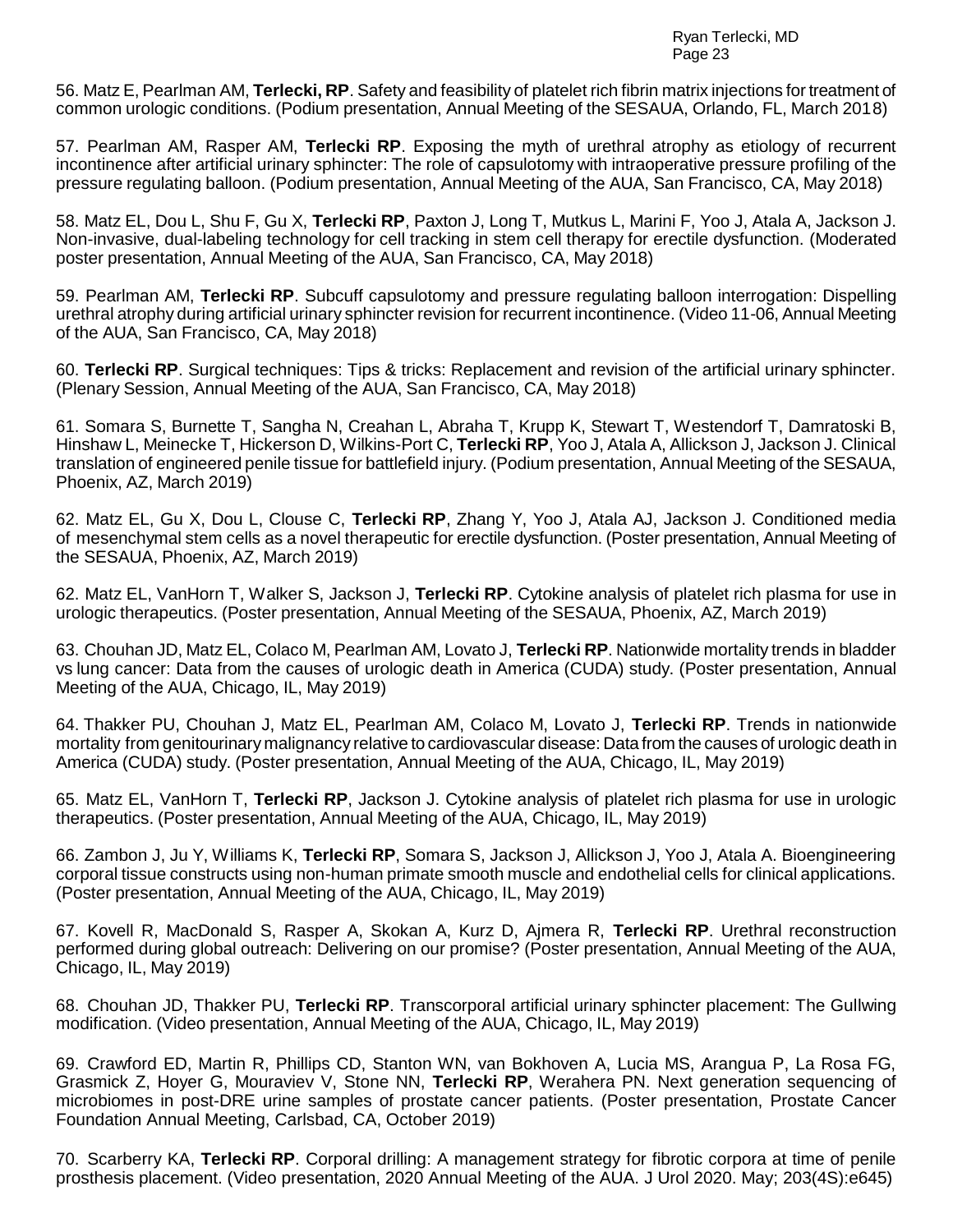Ryan Terlecki, MD

Page 24

71. Scarberry KA, Matz EL, **Terlecki RP**. Transurethral resection of a multifocal prostate abscess: The value of preoperative imaging. (Video presentation, 2020 Annual Meeting of the AUA. J Urol 2020. May; 203(4S):e738)

72. Matz EL, Scarberry KA, **Terlecki RP**. Fluoroscopy for teaching placement and mechanism of the male urethral sling. (Video presentation, 2020 Annual Meeting of the AUA. J Urol 2020. May; 203(4S):e559)

73. Matz EL, Dutta R, Anderson W, Scarberry KA, **Terlecki RP**. Probability of shunting for ischemic priapism based on etiology: Role for patient education. (Moderated poster, 2020 Annual Meeting of the AUA. J Urol 2020. May; 203(4S):e1179)

74. Muncey W, Dutta R, **Terlecki RP**, Woo LL, Scarberry KA. Fertility potential of men treated for uncorrected bilateral cryptorchidism as adults: A systematic literature review (Podium presentation, 2020 Annual Meeting of the AUA. J Urol 2020. May; 203(4S):e543)

75. Matz EL, Chouhan JD, Thakker PU, McAbee KE, Scarberry KA, **Terlecki RP**. Postoperative wound complications following use of unprepped oral mucosa for urethral substitution and in absence of postoperative antibiotics. (Moderated poster, 2020 Annual Meeting of the AUA. J Urol 2020. May; 203(4S):e515)

76. Thomas G, Scarberry KA, Chouhan JD, Thakker PU, Dutta R, Matz EL, **Terlecki RP**. Preoperative hemoglobin A1c optimization prior to penile prosthesis surgery results in sustained long-term glucose control in diabetic men. (Moderated poster, 2020 Annual Meeting of the AUA. J Urol 2020. May; 203(4S):e584)

77. Scarberry KA, Dutta R, Anderson W, Overholt T, Matz EL, Deebel NA, **Terlecki RP**. Incidence and outcomes of inappropriate phenylephrine dosing in acute management of ischemic priapism. (Podium presentation, 2020 Annual Meeting of the AUA. J Urol 2020. May; 203(4S):e544-e545)

GRADUATESTUDENTS/RESIDENTS/FELLOWSADVISED

Resident and Fellows: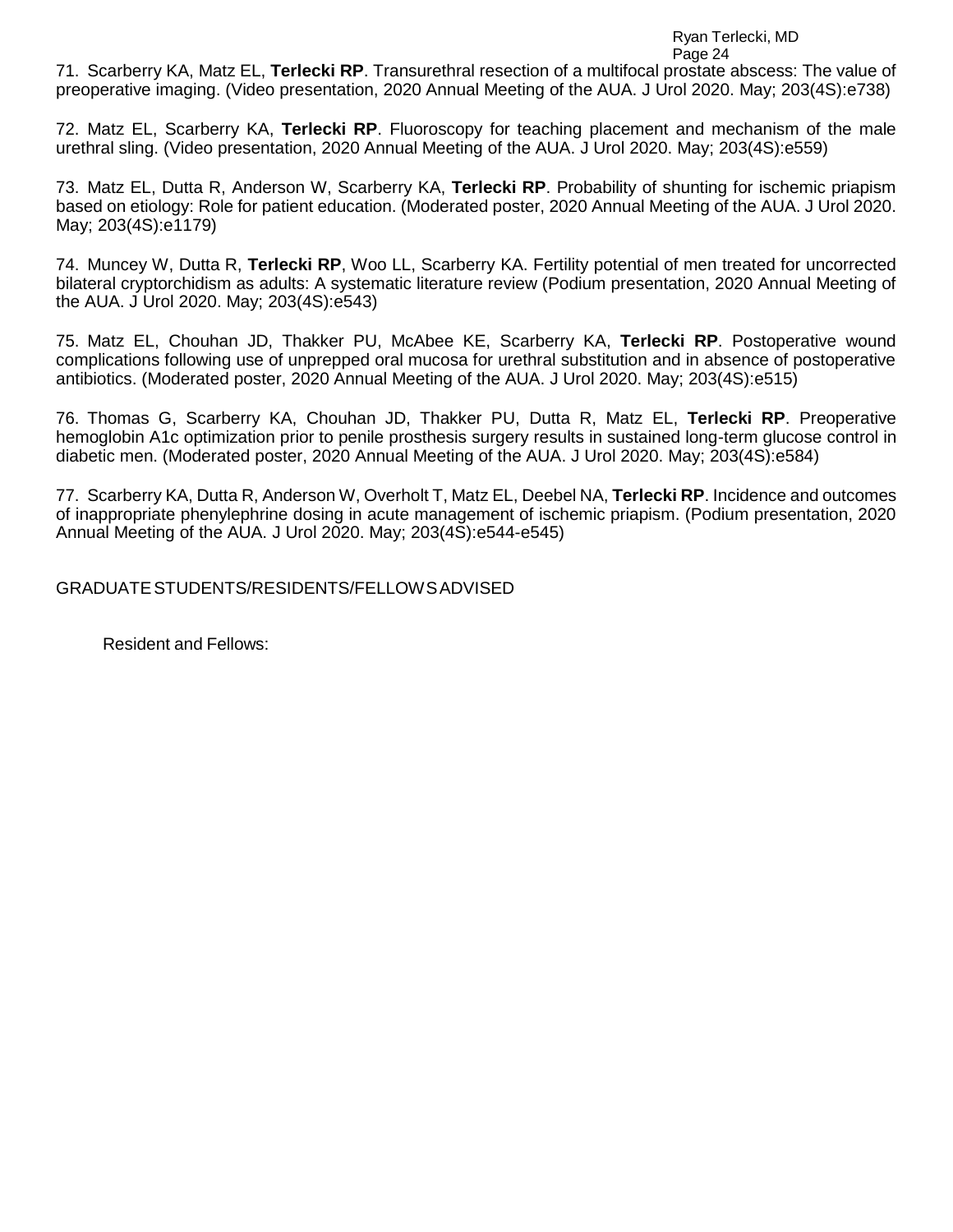| 2013-2014 | Jason Sandberg, MD<br>WFIRM/Department of Urology Research Program             |
|-----------|--------------------------------------------------------------------------------|
| 2013      | Christopher King, MD<br>Departmental Academic Improvement Initiative           |
| 2014-2018 | David Koslov, MD<br>Departmental Academic Improvement Initiative               |
| 2014-2015 | R. Caleb Kovell, MD<br>Fellow, Reconstructive Urology                          |
| 2014-2015 | D. Christopher Brooks, MD, PhD<br>WFIRM/Department of Urology Research Program |
| 2015-2017 | Charles Peyton, MD<br><b>Geriatrics Quality Improvement Initiative</b>         |
| 2015-2017 | Tristan Keys, MD<br><b>Geriatrics Quality Improvement Initiative</b>           |
| 2015-2016 | Susan MacDonald, MD<br>Fellow, Reconstructive Urology                          |
| 2016-2017 | Kara McAbee, MD<br>WFIRM/Department of Urology Research Program                |
| 2016-2017 | Alison Rasper, MD<br>Fellow, Reconstructive Urology                            |
| 2017-2018 | Amy Pearlman, MD<br>Fellow, Reconstructive Urology                             |
| 2017-2018 | Ethan Matz, MD<br>WFIRM/Department of Urology Research Program                 |
| 2018-2019 | Trent VanHorn, BS<br>WFSOM/MSRP program                                        |
| 2018-2019 | Jyoti Chouhan, DO<br>Fellow, Reconstructive Urology                            |
| 2018-2019 | Parth Thakker, MD<br>WFIRM/Department of Urology Research Program              |
| 2019-2020 | Kyle Scarberry, MD<br>Fellow, Reconstructive Urology                           |
| 2020-2021 | Elizabeth Boes, DO<br>Fellow, Reconstructive Urology                           |

COMMUNITY ACTIVITIES AND SERVICE

December 2009. Volunteer, Medical Mission Brigade, Hospital Escuela, Tegucigalpa, Honduras: I provided free surgical care for complex urologic reconstruction cases from 12/6-12/11.